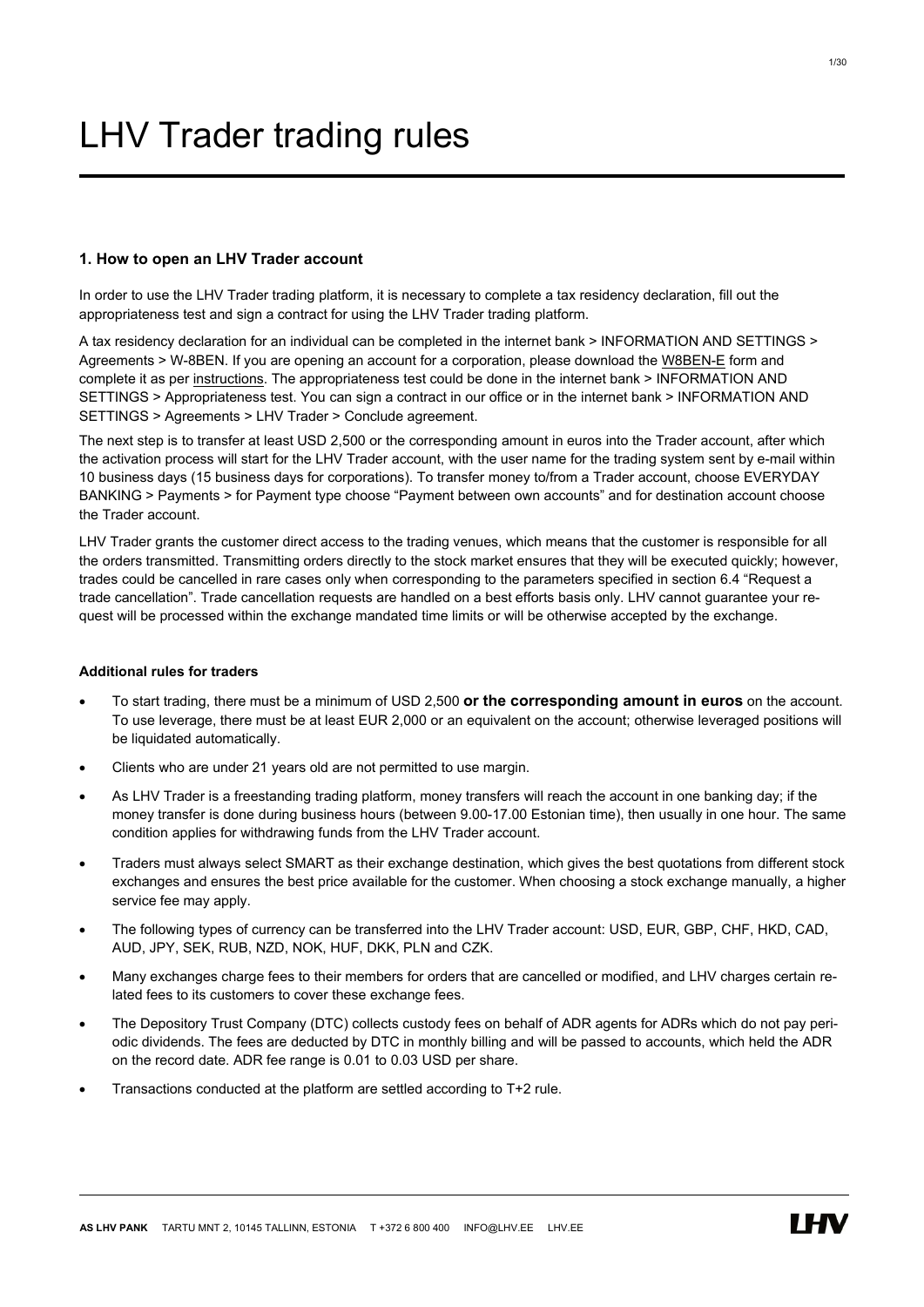# 2. Recommended System Requirements

|                          | <b>PC Minimum</b><br><b>Requirements</b> | <b>PC</b><br>Recommended                                                              | <b>Mac Minimum</b><br><b>Requirements</b> | Mac<br>Recommended                         |
|--------------------------|------------------------------------------|---------------------------------------------------------------------------------------|-------------------------------------------|--------------------------------------------|
| <b>Operating System</b>  | Windows 8.1 or higher                    | Windows 10 or higher                                                                  | Mac OSX 10.11                             | Mac OS 10.13 or higher                     |
| <b>Browser</b>           |                                          | Internet Explorer 11.0                                                                |                                           | Safari 7.1<br>Firefox 32.0                 |
|                          |                                          | Firefox 32.0<br>Chrome 37.0                                                           |                                           | Chrome 37.0                                |
| Java                     | Java 7.0 (1.7.0_40)                      | Java 7.0 (1.7.0 45)                                                                   | Java 7.0 (1.7.0 40)                       | Java 7.0 (1.7.0_45)                        |
| <b>Screen Resolution</b> | $1024 \times 768$                        | Dual Screen,<br>$1280 \times 1024$                                                    | $1024 \times 768$                         | Dual Screen 1280 × 1024                    |
| Processor                | Intel i3                                 | Intel i5<br>or higher                                                                 | Intel i3                                  | Intel i5 or higher                         |
| Memory                   | ble for LHV Trader)                      | 4GB Ram (1GB availa- 8GB Ram (2GB available for 4GB Ram (1GB available<br>LHV Trader) | for LHV Trader)                           | 8GB Ram (2 GB available<br>for LHV Trader) |
| Internet Connection      | <b>Broadband</b>                         | Broadband with Backup                                                                 | <b>Broadband</b>                          | Broadband with Backup                      |

# 3. Getting started

# 3.1 Log in to Trader

The LHV Trader program can be downloaded from lhv.ee/trader or from the online bank, in the section INVESTING > LHV Trader.

After installation, when the login window opens, enter your LHV Trader user name and password and click the "Log in" button. If the fields for data entry are not visible, you need to install Java software on your computer. More detailed information on downloading the software is provided in the log in window. Note: do not close the window after logging in, as it is necessary for running LHV Trader.

# Information in the log in window

"Select language" – The language selector enables you to choose between English, Russian, Estonian and Lithuanian in order to see the platform in the desired language.

"Color Palette" - The color palette allows you to choose a new color skin for LHV Trader . If you select a palette and want to change it once you have logged in, use Edit > Global Configuration > Display > Style.

"Settings directory" - By default, files are saved in C:\Jts. If you would like to change the location of your LHV Trader settings files, use the Browse button to specify a new directory.

"Use/store settings on server" - This option allows you to save your LHV Trader settings, including market data, pages etc., on our server instead of your local machine. If checked, your workstation will have the same data and look regardless of your login location. If not checked, settings are only saved on the computer you are currently using.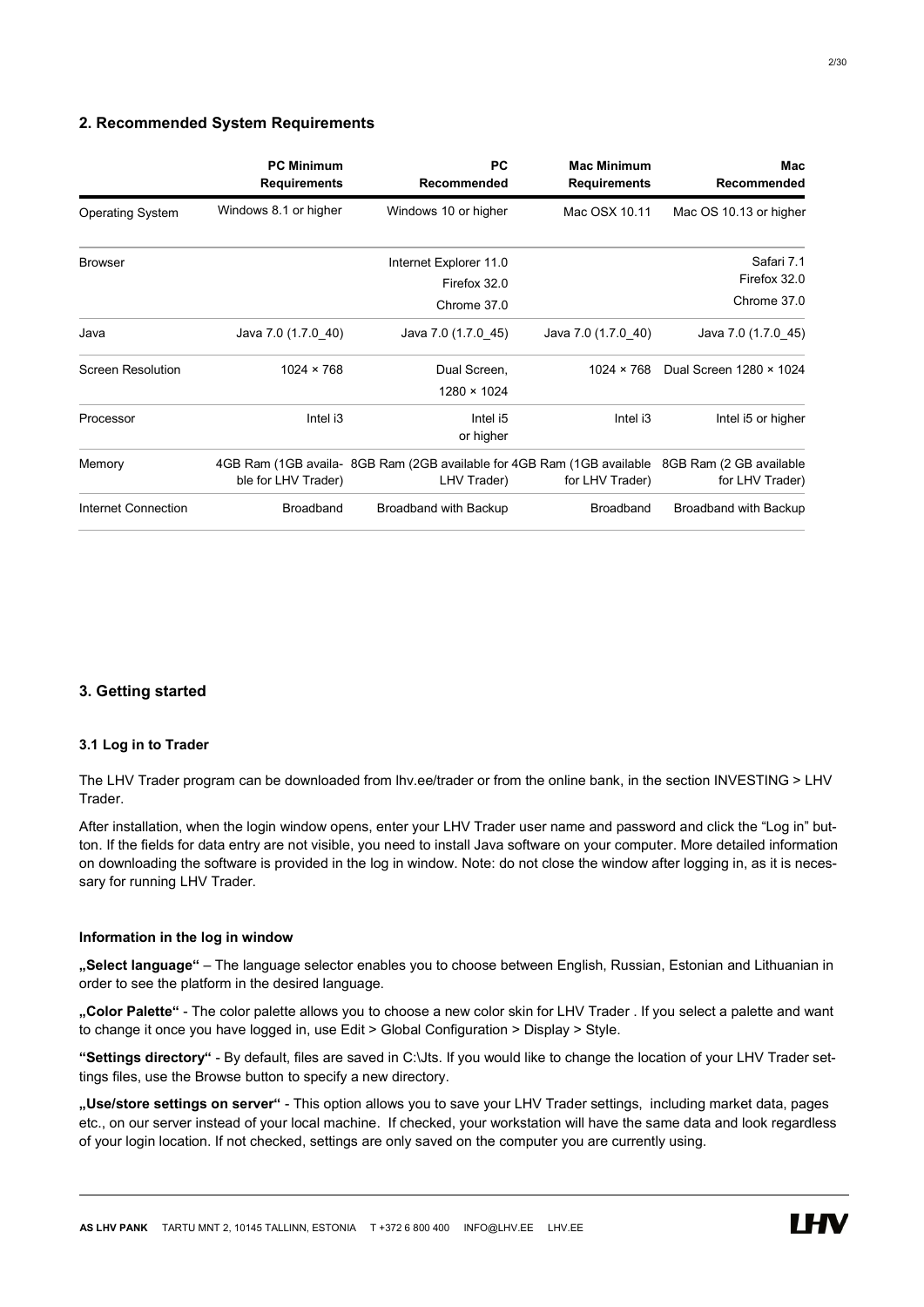..Use SSL" - Checking this box option gives additional privacy and integrity to your order information as it travels over the internet. Minor performance impacts may be experienced depending on the capabilities of your PC.

# How to save and restore Page Settings

To save your settings you have set up in the platform go to File > Save settings as > and then choose a file name and location where the settings file of your platform will be saved.

To restore your platform setting including trading pages and tickers you had set up previously, you can select to restore the entire settings file, which includes all trading pages and their tickers. Restoring a page file completely replaces all of your current trading pages with new settings.

# To restore settings

- On the File menu, select File > Settings Recovery.
- In the Open dialog box, click on the day's file you want to use or choose "Custom" button to use previously saved file to replace the current set of pages and tickers.
- Then click OK. Your current trading pages and tickers will be replaced with those in the file you selected.

#### 3.2 Add market data

Before you trade, you'll want to add market data lines for your assets. A market data line represents an individual ticker and displays the product type, order destination, ask and bid prices, and other defining attributes. You can add a market data line by typing a symbol, ISIN code or company name directly into the Contract/Underlying column of the trading screen.

#### To add market data to the trading screen:

- Click in the Contract/Underlying field in an empty row.
- Enter an underlying symbol and press ENTER.
- Select a contract from the list on the trading screen. For instruments that require an expiry, choose a month and year, or select "All" or "More" to open the contract selection box. It's important to note that selecting Smart or Directed in this step affects both market data and default order routing. You can modify the routing destination on a per-order basis using the Destination order field.
- In the Contract Selection box, select a contract(s) and click OK. You can limit the contracts displayed in the right pane by selecting criteria from the Filter section. Choose Smart as the exchange to use SmartRouting.

# 3.3 Create an order

There are many ways to create orders in Trader. This topic shows you how to create and transmit an order directly from a ticker line in the Quote Monitor.

Click the Ask or Bid in a market data line to create an order line directly below the selected ticker.

- Click the Ask to create a Buy order.
- Click the Bid to create a Sell order.

On the Order line, modify the order parameters including Time in Force, Action, Quantity, Price, Order Type or Destination, if needed.

From the column "Type", it is possible to set the type of the order – market order (MKT), limit order (LMT), stop limit order (STP LMT), relative order (REL), trailing order (TRAIL).

In case of limit and stop orders, the price limit (the column "Lmt. Price") and the validity term of the order (in the column "Time in Force") must be set, (DAY) is only one day, (GTC) is good ´til cancelled.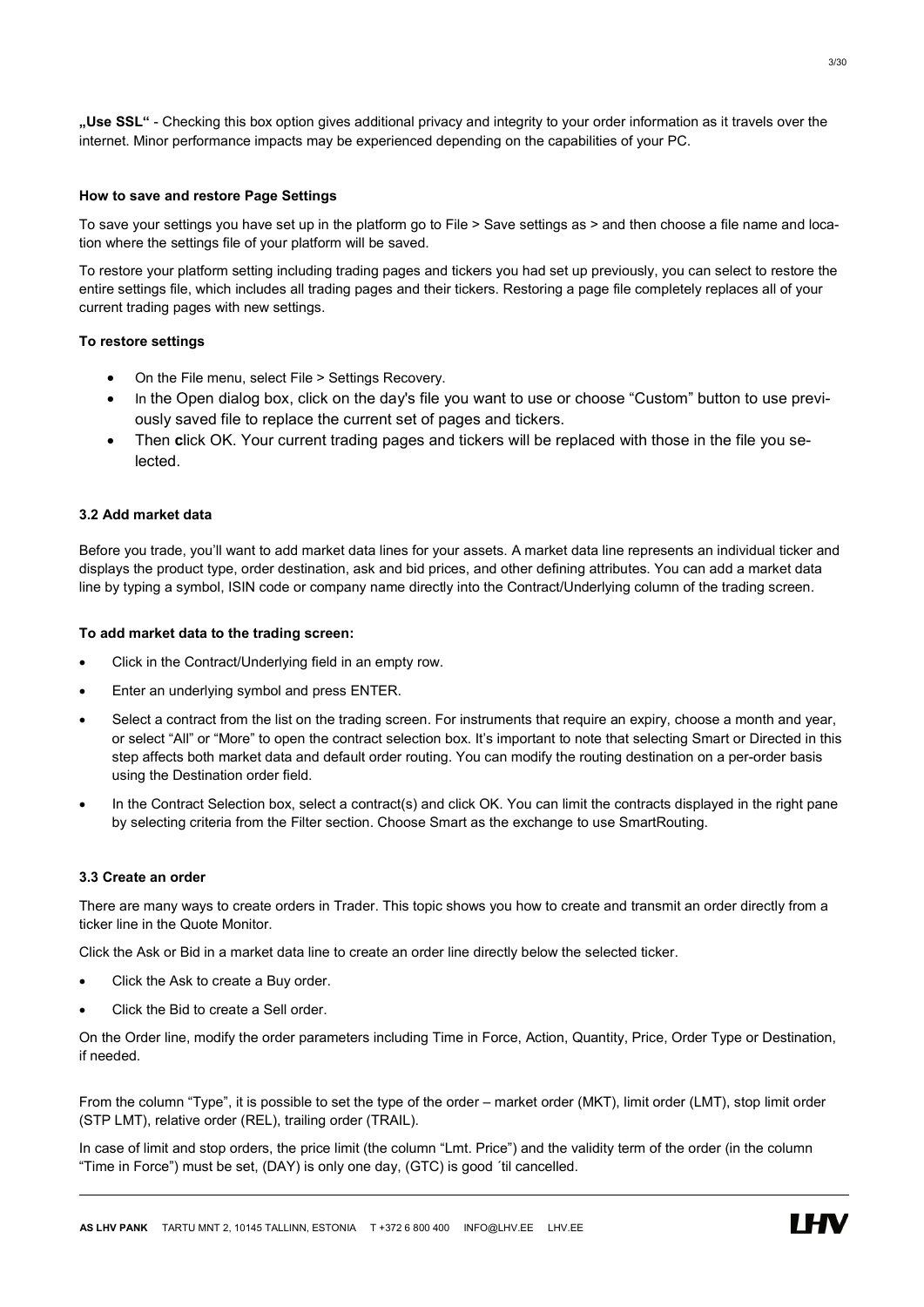To transmit your order, click the "Transmit" in the Transmit field.

To cancel a working order click the grey "Cancel" button in the Cancel field.

By default, a working order will display on any page that has the ticker. You can modify where you want working orders to be displayed using the Page settings.

All pending orders are listed on the Pending page, so that you can always get an overview of the valid orders.

When using LHV Trader for the first time, the default mode is to trade during regular trading hours, and in order to participate in the primary and secondary market, you need to select Edit > Global Configuration > Presets > and tick the box 'Allow orders to be activated, triggered or filled outside regular trading of hours (if available)'. When permitting single orders on the primary and secondary market, the box 'Allow this order to be filled outside of regular trading hours' must be checked on the order Time in Force bar menu. Please note that not all orders are available outside RTH as long as some orders can work only both RTH and outside RTH (like some futures limit and other orders).

# 3.4 Trades summary

The Trade Log window displays reports for daily executions including those completed during after-hours trading. To see trades click the Trade Log icon on the trading toolbar.

To add or remove columns from the Trades tab:

- Right-click in any column heading and select Layout.
- Check the columns you want to include; uncheck columns you want to hide.

| <b>Column name</b> | <b>Description</b>                                                                                                                                                  |
|--------------------|---------------------------------------------------------------------------------------------------------------------------------------------------------------------|
| Action             | The action, either Bought or Sold.                                                                                                                                  |
| Quantity           | The number of units in the trade.                                                                                                                                   |
| Underlying         | Underlying symbol.                                                                                                                                                  |
| Comb               | If checked, identifies the trade as a combo trade. Use the "+" sign to expand the combo<br>and view individual legs.                                                |
| Description        | The contract description.                                                                                                                                           |
| Price              | Transaction price.                                                                                                                                                  |
| Currency           | The currency in which the position is held.                                                                                                                         |
| Exchange           | The exchange that executed the order.                                                                                                                               |
| Date               | The execution date.                                                                                                                                                 |
| Time               | The execution time.                                                                                                                                                 |
| ID                 | The order ID.                                                                                                                                                       |
| Order Ref.         | The order reference number as defined by the user on the Order Ticket. For basket orders,<br>this field contains the name of the basket to which the order belongs. |
| Commission         | Commission charged on the trade.                                                                                                                                    |
| Vwap Time          | For VWAP orders, the time at which the order executed.                                                                                                              |
| Comment            | Displays comments relative to the order.                                                                                                                            |
| Account            | Identifies the beneficial account number.                                                                                                                           |
| Submitter          | Identifies the order submitter.                                                                                                                                     |

You can view transaction statistics for the last seven calendar days in the Trades window, earlier transaction statistics could be found in the internet bank trading account report. Transaction statistics in the internet bank will appear during the next business day

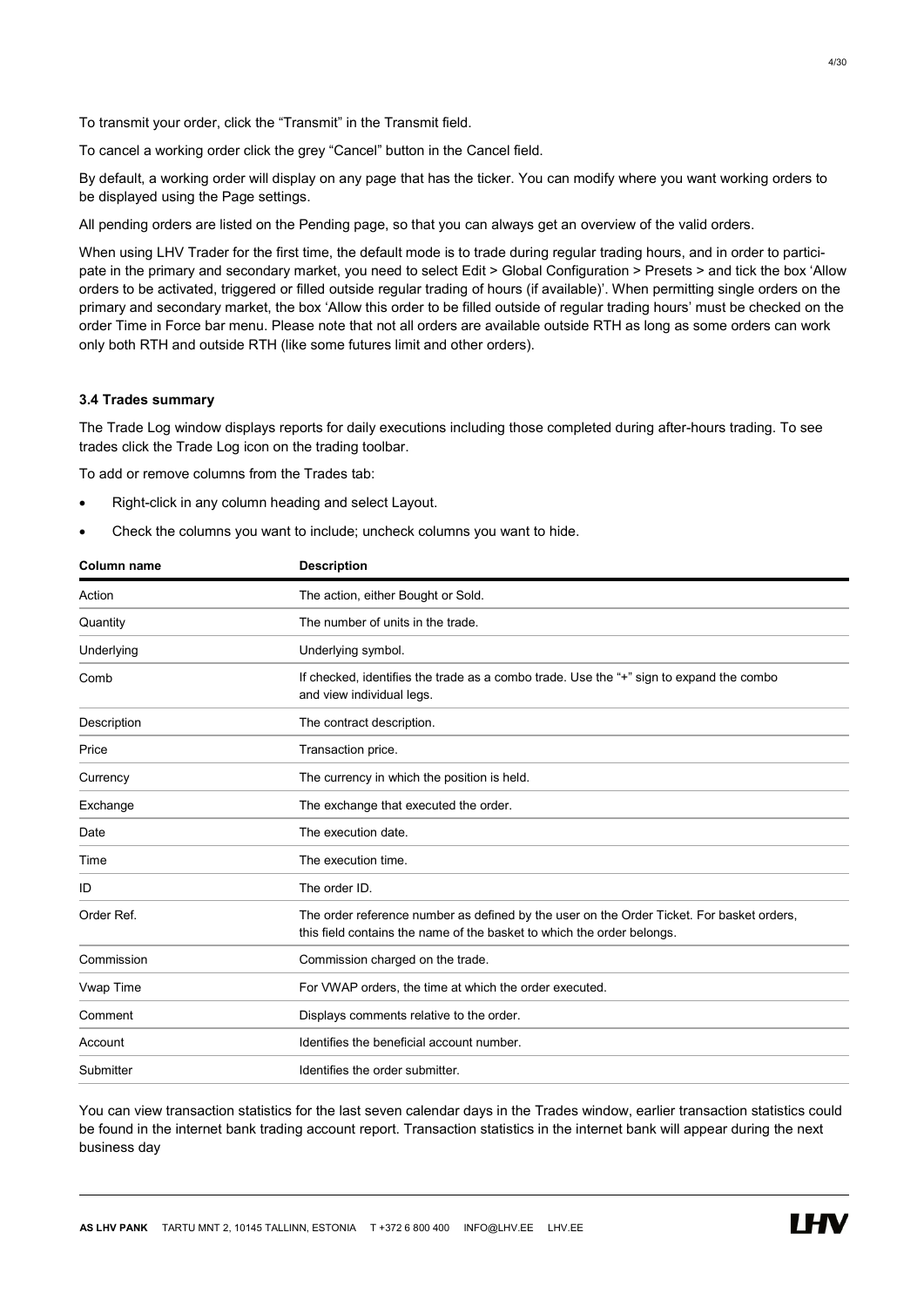# 3.5 Quote Monitor

The main information and trading location of LHV Trader is the trading window, composed of the menu bar, trading bar, quick entry section for orders and trading section (with the market data and order information bar).

There is no limit to the number of Quote Monitors you can create in Trader. You can enter as many lines of market data as you want, but at any one time you will only be able to see 100 active market data lines at a time. Use the Quote Monitors to sort your assets by instrument type, exchange, or your own trading system categories. You can navigate through the tabbed pages without the mouse by using the Ctrl key along with the Page Up and Page Down keys.

- To create a new page, click the "+" sign and select Quote Monitor
- To delete a page, click the "x" sign
- To rename a page, right-click the page title and select Rename Page.

To add or remove Market Data fields from your Quote Monitor or any tool, hold your mouse over a field until the "Insert" and "Remove" commands appear. If you hover over a Market Data field, the list will display the market data categories; if you hover over an order field, the list of order fields is displayed.

| Underlying      | The underlying symbol for the contract. To toggle between underlying and symbol<br>mode, on the View menu select the desired mode.                                                                                                                                                                                                              |
|-----------------|-------------------------------------------------------------------------------------------------------------------------------------------------------------------------------------------------------------------------------------------------------------------------------------------------------------------------------------------------|
| Exchange        | The market data exchange. If no other exchange is specified for order routing, this<br>exchange is also where the contract will be routed. Select SMART order routing to<br>route directly to the best available market.                                                                                                                        |
| Description     | Identifies the instrument type and other descriptive contract information.                                                                                                                                                                                                                                                                      |
| Position        | Your current position in the selected contract.                                                                                                                                                                                                                                                                                                 |
| Avg Price       | The average cost of the current position.                                                                                                                                                                                                                                                                                                       |
| P&L             | Displays gains or losses. To modify the P&L calculation used, right-click the field and<br>select or deselect Include today's opening position in P&L calculation.                                                                                                                                                                              |
|                 | NOTE: When the closing price is not available, the average price is used for the P&L<br>calculation. This occurrence is noted by an exclamation point (!) in the P&L field.                                                                                                                                                                     |
| Unrealized P&L  | Calculates unrealized P&L for stocks, stock options and futures options. Unrealized                                                                                                                                                                                                                                                             |
|                 | P&L is calculated using the formula:                                                                                                                                                                                                                                                                                                            |
|                 | (current market price - average cost/share) x total number of shares.                                                                                                                                                                                                                                                                           |
|                 | The average cost per share is updated in real time. This field is automatically added<br>to the Trading window when the customer takes a position. Once                                                                                                                                                                                         |
|                 | removed it is not automatically added again.                                                                                                                                                                                                                                                                                                    |
| Bid             | The best bid price for a contract. This is the best price at which you could currently<br>SELL.                                                                                                                                                                                                                                                 |
| <b>Bid Size</b> | The approximate depth of the current bid.                                                                                                                                                                                                                                                                                                       |
| Ask             | The best ask price for a contract. This is the best price at which you could currently<br>BUY.                                                                                                                                                                                                                                                  |
| Ask Size        | The approximate depth of the current offer.                                                                                                                                                                                                                                                                                                     |
| Change          | How much the current price has risen or declined from the previous day's closing<br>price. If the price has declined, the background is red. If the price has risen, the<br>background is green. To toggle between dollar change and percent change, click the<br>column title.                                                                 |
| Change (%)      | The percentage that the current price has risen or declined from the previous day's<br>closing price. If the price has declined, the background is red. If the price has risen,<br>the background is green. To toggle between percent change and dollar change, right<br>click the column title and choose Display Value or Display Percentage. |

#### Market Data fields example:

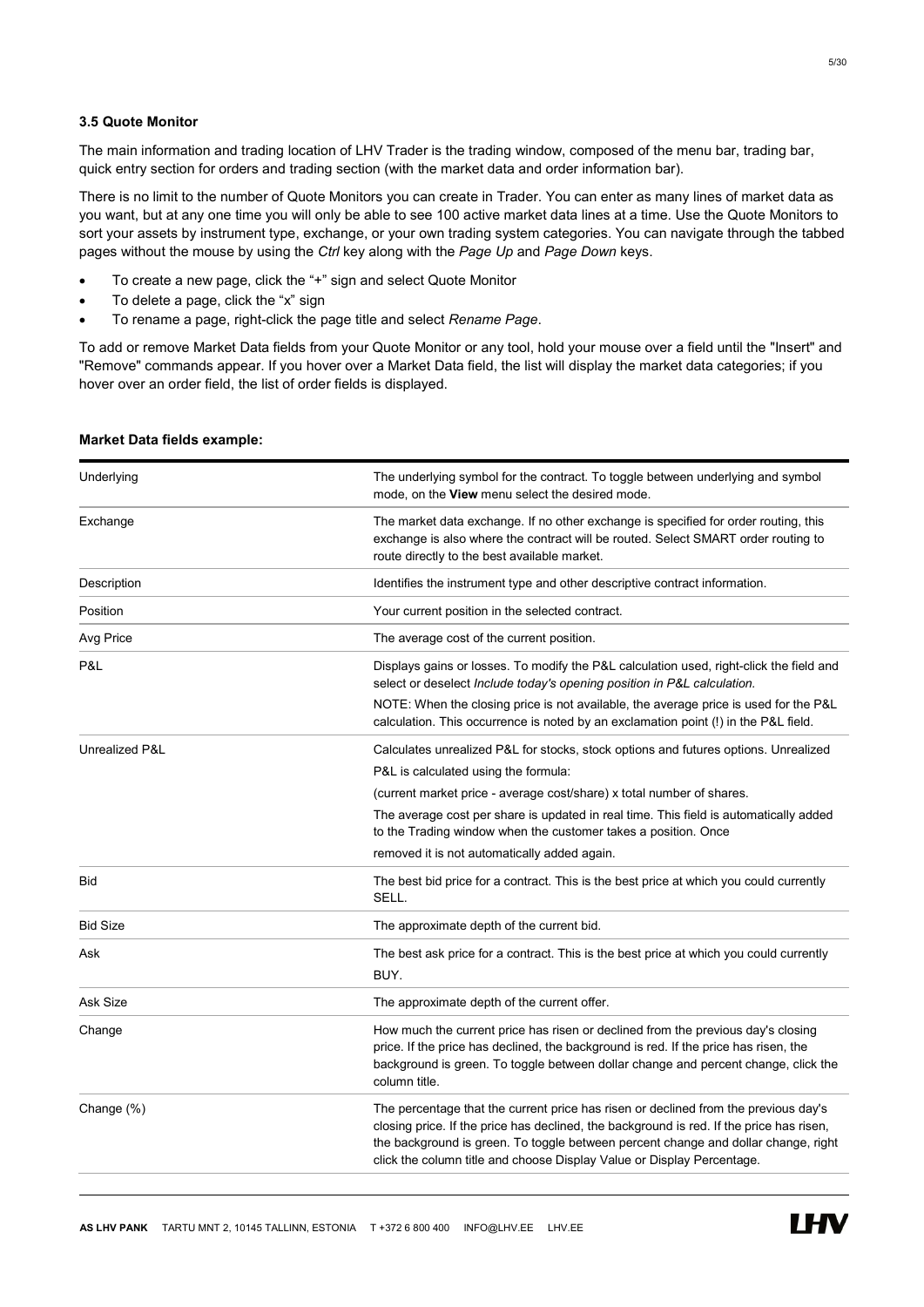| Last      | The last price at which the contract traded. A "C" in front of the last price indicates<br>that this is the previous day's closing price.                    |
|-----------|--------------------------------------------------------------------------------------------------------------------------------------------------------------|
|           | For forex the "midpoint" value is displayed instead of the last.                                                                                             |
| Last Size | The size of the last contract traded. If the last contract traded is larger than the previ-<br>ous one, the font is green. If it's smaller, the font is red. |
| High      | High price for the day for the selected contract.                                                                                                            |
| Low       | Low price for the day for the selected contract.                                                                                                             |
| Volume    | Trading volume for the day for the selected contract.                                                                                                        |

To add or remove Order Management fields from your Quote Monitor, right-click on any field label and select Customize Layout. In the list of Order Management columns, move the desired field from the Available Columns list to display, or from the Shown Columns list to the Available list to hide. You can modify the layout of fields per page, or globally using a page layout that is applied to multiple Quote Monitors. Changes to a page layout are automatically applied to any pages that already use the layout.

#### Mandatory Columns are always displayed on an order line in the trading window:

| The order action. BUY or SELL.                                                                                                                                                                                   |
|------------------------------------------------------------------------------------------------------------------------------------------------------------------------------------------------------------------|
| The order type.                                                                                                                                                                                                  |
| The number of units in your order.                                                                                                                                                                               |
| The limit price for order types to which this price applies, including Limit, Stop Limit,<br>and Relative orders.                                                                                                |
| This field reflects the Election price for Stop and Stop Limit orders, and the Offset<br>Amount for Relative and Trailing Stop orders. You can set these auxiliary amounts in<br>the Default Order Settings box. |
| Used with futures EFPs. The basis point value is equal to the implied interest rate x 100.                                                                                                                       |
| The order status. See Guide to System Colors for details.                                                                                                                                                        |
|                                                                                                                                                                                                                  |

# 3.6 The Account window

The Account window lets you monitor every aspect of your account activity. It presents basic account values as the default when your first open the Account window. The account window conveys in real-time the funds you have available for additional trades and current margin projections.

#### The Account screen is divided into the following sections:

- Balances, which shows your account balances for securities, commodities and in total. These balances don't include margin requirements.
- Margin Requirements, which shows your initial and maintenance margin requirements based on your current positions. Customers under the Reg T margin model can compare their current margin to their requirements under the Portfolio Margin model by clicking the Try PM icon.
- Available for Trading, which tells you what you have for additional trades and cushion before liquidation, based on your balance information and margin requirements.
- Market Value Real FX Balance, shows the total value of all positions, sorted by currency.
- FX Portfolio Virtual FX Position, which shows activity for currency pair trades only. The value in the Position field only reflects trades executed in the FX market. Please note that these do not reflect real-time FX positions, since the nonbase currency conversions may also be included.

**IHV**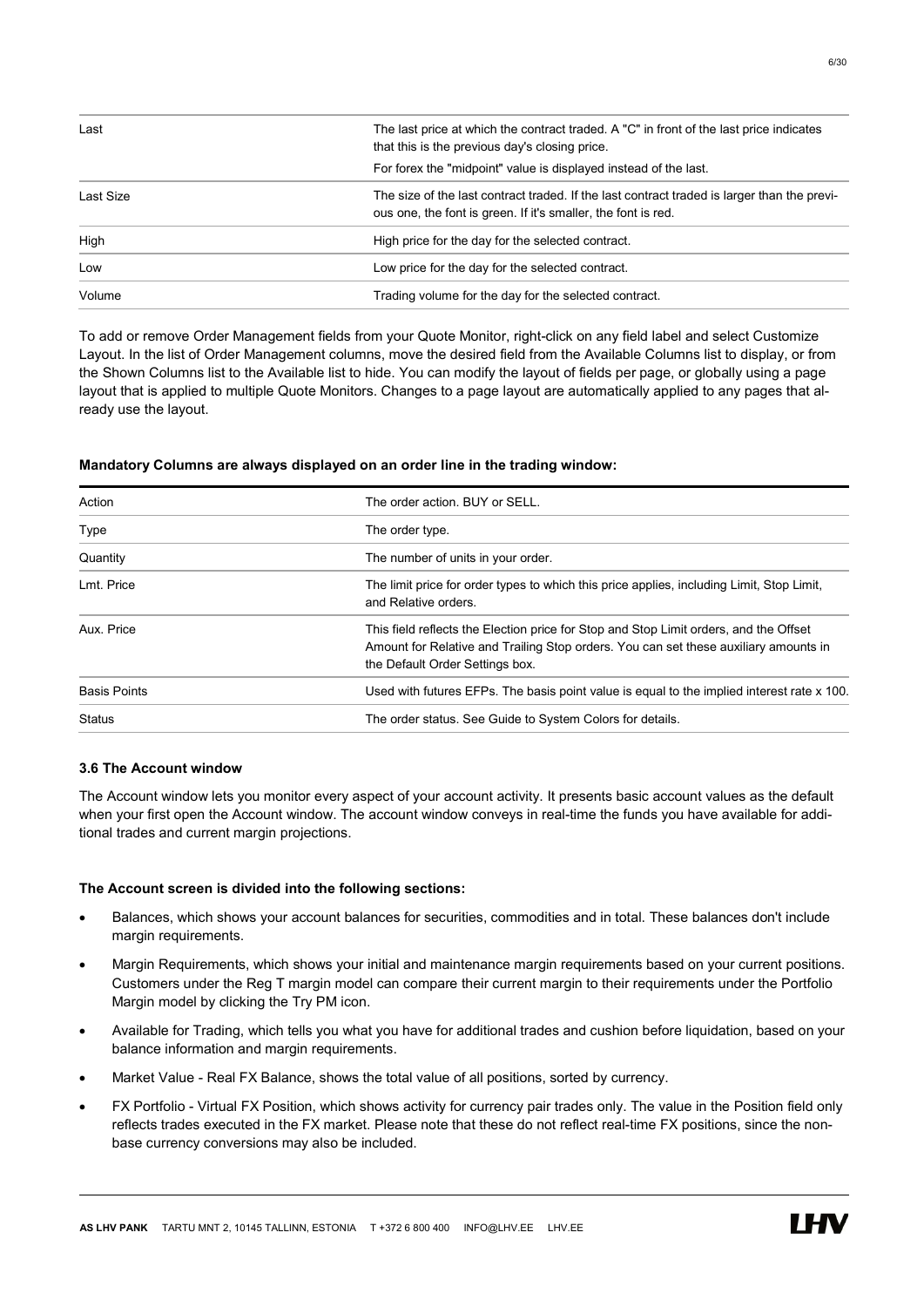Portfolio, which lists all current positions sorted by underlying, and displays the total current market value for each position.

#### Balance section

The Balances section shows your account balances for securities, commodities and in total. These balances don't include margin requirements.

To view all Balances values, expand the section using the green plus (+) sign. To customize this view to show only the values you want to see, put a check next to these parameters and click the green minus (-) sign to contract the section.

The following table defines the fields available in the Balances section.

| <b>Parameter</b>                                           | <b>Explanation</b>                                                                                                                                             |
|------------------------------------------------------------|----------------------------------------------------------------------------------------------------------------------------------------------------------------|
| <b>Net Liquidation Value</b>                               | Total cash value + stock value + securities options value + bond value + fund value.                                                                           |
| Equity with Loan Value                                     | Total cash value + stock value + bond value + fund value + European & Asian options value.                                                                     |
| Previous Day Equity with Loan Value                        | Marginable Equity with Loan Value as of 16:00 ET the previous day.                                                                                             |
| Reg T Equity with Loan Value                               | Total cash value + stock value + bond value + fund value + non-U.S. & Canadian securities<br>options value + accrued interest + accrued dividend.              |
| Special Memorandum Account                                 | A special account associated with a Reg T Margin account that is maintained for the purpose                                                                    |
| If this values falls below zero at the                     | of applying Federal Regulation T initial margin requirements at the end of the trading day.                                                                    |
| end of the trading day, positions will be liqui-<br>dated. | Max ((EWL - US initial margin requirements)*, (Prior Day SMA +/- change in day's cash +/-<br>US initial margin requirements** for trades made during the day.) |
|                                                            | *calculated end of day under US Stock rules, regardless of country of trading.                                                                                 |
|                                                            | **at the time of the trade                                                                                                                                     |
| Securities Gross Position Value (GPV)                      | Equals the sum of the absolute value of all positions except cash, index futures and US treas-<br>uries. Value of a position is price * size * multiplier      |
| Cash                                                       | Settled cash + sales at the time of trade + futures P&L                                                                                                        |
| Settled Cash                                               | Cash recognized at the time of settlement - purchases at the time of trade -<br>commissions - taxes - fees.                                                    |
|                                                            | Stock Settlement: Trade date + 3 days                                                                                                                          |
|                                                            | Options Settlement: Trade date + 1 day                                                                                                                         |
| <b>Accrued Interest</b>                                    | Interest that has accumulated but has not been paid or charged.                                                                                                |
| <b>Dividend Payables</b>                                   | Dividends in Lieu that must be paid by the holder of a short position.                                                                                         |

# Margin Requirements section

Use real-time margin monitoring to see your current margin requirements at a glance, and to understand the margin implications of any transaction before you transmit an order.

Margin is calculated at three periods during the day: the market's open, the market's close, and overnight. The Margin Requirements section shows your current margin, projected margin for the next period of margin calculation (Look Ahead) and the Overnight calculation (valid for futures only).

- The Current margin is your real-time requirement right now. If you happen to be viewing this screen at 1:00 AM, your current and overnight margin values for your futures positions will be identical. If you're viewing this screen during trading hours, your current margin requirements for futures will be less than or equal to the overnight requirement.
- The Look Ahead projects what your margin requirements will be at the next margin calculation, based on what you have in your portfolio now. If you're viewing this screen at 2:00 PM, the next calculation will be at the close. If you're viewing this screen at 1:00 AM, the next calculation will be at the open.
- Overnight is the requirement after regular market hours.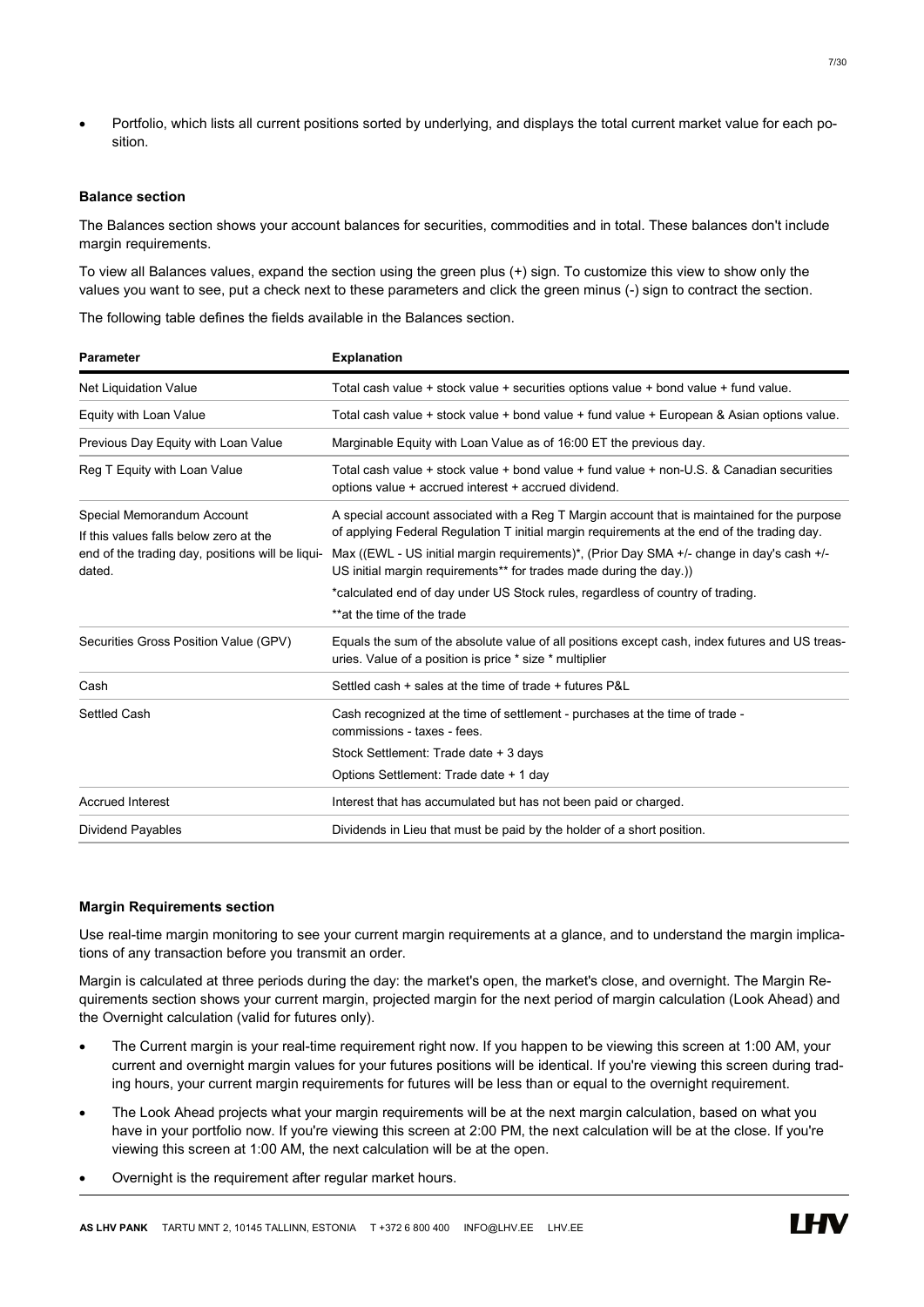To help you stay on top of your margin requirements, we provide pop-up messages and color-coded account information to notify you that you are approaching a serious margin deficiency. Trader will highlight the row whose value is in the distress state. The colors on your account screen tell you the following:

Yellow - You have only a 5% cushion above the margin requirement

Note: If your account equity moves rapidly from a greater than 5% cushion to a margin violation, your positions may be liquidated without you receiving a yellow warning.

Orange - Your margin cushion is depleted and you have a short time to enter into margin-reducing trades before your positions are liquidated. At this point you will not be able to enter into any trades that might decrease your margin.

Red - Your positions will shortly start to be liquidated as necessary to bring your account back within the margin limits.

The following table defines the fields available in the Margin Requirements section.

| <b>Parameter</b>                        | <b>Explanation</b>                                                                                                                                                                                                                                                                                                                                                                                                                           |
|-----------------------------------------|----------------------------------------------------------------------------------------------------------------------------------------------------------------------------------------------------------------------------------------------------------------------------------------------------------------------------------------------------------------------------------------------------------------------------------------------|
| Reg T Margin                            | Initial margin requirements calculated under US Regulation T rules.                                                                                                                                                                                                                                                                                                                                                                          |
| <b>Current Initial Margin</b>           | Initial margin requirement in the base currency of the account. The initial margin re-<br>quirement is what is required to open a new position.                                                                                                                                                                                                                                                                                              |
| Post-Expiry Margin @ Open (predicted)   | Provides a projected "at expiration" margin value based on the soon-to-expire con-<br>tracts in your portfolio. Value displays at expiration and are highlighted in red. All<br>other times the value is "0". The projected value in this field includes the anticipated<br>account value including the expiring contract. To see just the projected margin and<br>excess liquidity value for the expiring contract, double click the entry. |
| <b>Current Maintenance Margin</b>       | Maintenance margin requirement in the base currency of the account. This is the<br>value required to maintain your current positions.                                                                                                                                                                                                                                                                                                        |
| Projected Look Ahead Initial Margin     | Projected initial margin requirement as of next period's margin change in the base<br>currency of the account.                                                                                                                                                                                                                                                                                                                               |
| Projected Look Ahead Maintenance Margin | Projected maintenance margin requirement as of next period's margin change in the<br>base currency of the account.                                                                                                                                                                                                                                                                                                                           |
| Projected Overnight Initial Margin      | Projected overnight initial margin requirement in the base currency of the account.                                                                                                                                                                                                                                                                                                                                                          |
| Projected Overnight Maintenance Margin  | Projected overnight maintenance margin requirement in the base currency of the<br>account.                                                                                                                                                                                                                                                                                                                                                   |

# Available for Trading

The Available for Trading values show you the state of your account at a glance. Your Available Funds tells you if you can put on a trade. Your Excess Liquidity tells you whether you have sufficient cushion to maintain your current positions, your Buying Power tells you how much you have at your disposal including your equity and LHV's margin.

To view all Available for Trading values, expand the section using the green plus (+) sign. To customize this view to show only the values you want to see, put a check next to these parameters and click the green minus (-) sign to contract the section.

The following table defines the fields available in the Available for Trading section.

| <b>Parameter</b>                | <b>Explanation</b>                                                                                                                                                            |
|---------------------------------|-------------------------------------------------------------------------------------------------------------------------------------------------------------------------------|
| <b>Current Available Funds</b>  | This value tells what you have available for trading.                                                                                                                         |
|                                 | Equity with Loan Value - Initial margin.                                                                                                                                      |
| <b>Current Excess Liquidity</b> | This value shows your margin cushion, before liquidation.                                                                                                                     |
|                                 | Equity with Loan Value - Maintenance margin                                                                                                                                   |
| Post-Expiry Excess (predicted)  | Provides a projected "at expiration" excess liquidity value based on the soon-to-ex-<br>pire contracts in your portfolio. Value displays at expiration and are highlighted in |

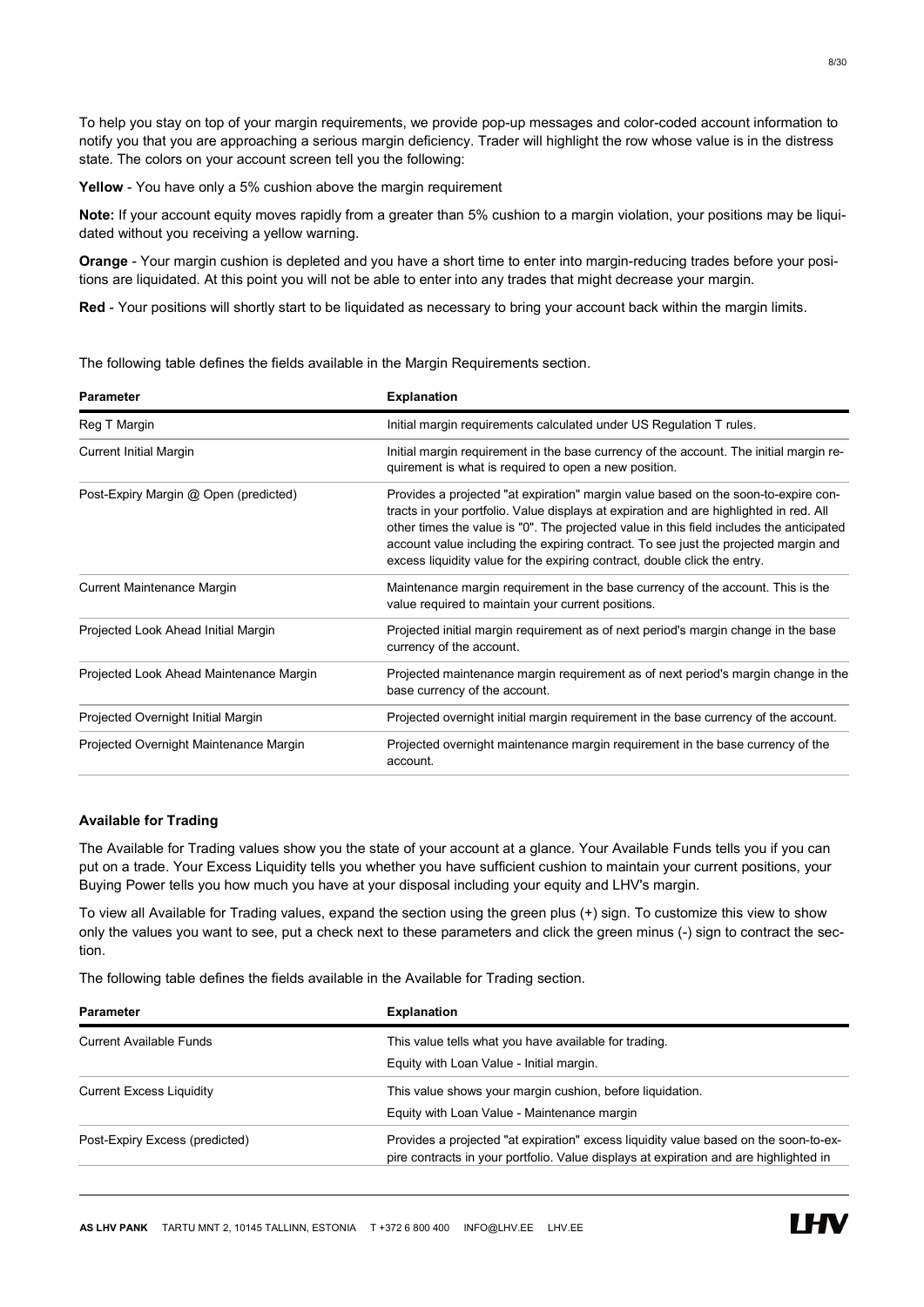|                             | red. All other times the value is "0". The projected value in this field includes the an-<br>ticipated account value including the expiring contract. To see just the projected<br>margin and excess liquidity value for the expiring contract, double click the entry. |
|-----------------------------|-------------------------------------------------------------------------------------------------------------------------------------------------------------------------------------------------------------------------------------------------------------------------|
| Special Memorandum Account  | Line of credit created when the market value of securities in a Reg. T account in-<br>crease in value.                                                                                                                                                                  |
| Look Ahead Available Funds  | This value reflects your available funds at the next margin change. The next change<br>is displayed in the Look Ahead Next Change field.                                                                                                                                |
|                             | Equity with loan value - look ahead initial margin.                                                                                                                                                                                                                     |
| Look Ahead Excess Liquidity | Equity with loan value - look ahead maintenance margin.                                                                                                                                                                                                                 |
| Overnight Available Funds   | Same as during regular trading hours.                                                                                                                                                                                                                                   |
| Overnight Excess Liquidity  | Same as during regular trading hours.                                                                                                                                                                                                                                   |
| <b>Buying Power</b>         | <b>Cash Account:</b> Minimum (Equity with Loan Value, Previous Day Equity with Loan<br>Value)-Initial Margin                                                                                                                                                            |
|                             | <b>Standard Margin Account: Minimum (Equity with Loan Value, Previous Day Equity</b><br>with Loan Value) - Initial Margin*4                                                                                                                                             |
| Leverage                    | Gross Position Value/Net Liquidation                                                                                                                                                                                                                                    |
| Look Ahead Next Change      | Shows you when the next margin period will begin.                                                                                                                                                                                                                       |
| Day Trades Left             | Number of day trades still available for 4-day pattern day trader period. If "N/A" is<br>shown instead, the day trades are unlimited.                                                                                                                                   |

# Market value – real FX position

The Market Value section shows you total value for all assets sorted by currency.

The following table defines the fields in the Market Value section.

| <b>Parameter</b>        | <b>Explanation</b>                                                                                                             |  |
|-------------------------|--------------------------------------------------------------------------------------------------------------------------------|--|
| Currency                | Open positions are grouped by currency.                                                                                        |  |
| <b>Total Cash</b>       | Cash recognized at the time of trade + futures P&L.                                                                            |  |
|                         | This value reflects real-time current FX positions, including:                                                                 |  |
|                         | Trades executed directly through the FX market                                                                                 |  |
|                         | Trades executed as a result of automatic LHV conversions, which occur<br>٠<br>when you trade a product in a non-base currency, |  |
|                         | Trades deliberately executed to close non-base currency positions.                                                             |  |
| Settled Cash            | Total cash that has settled + futures P&L.                                                                                     |  |
| <b>Accrued Interest</b> | Reflects the current month's accrued debit and credit interest to date, updated daily.                                         |  |
| <b>Stock</b>            | Real-time mark-to-market value of stock.                                                                                       |  |
| Options                 | Real-time mark-to-market value of securities options.                                                                          |  |
| <b>Futures</b>          | Real-time change in futures value since last settlement.                                                                       |  |
| <b>FOPs</b>             | Real-time mark-to-market value of futures options.                                                                             |  |
| Funds                   | Current funds balance.                                                                                                         |  |
| Exchange Rate           | The currency exchange rate to the base currency.                                                                               |  |
| Net Liquidation Value   | Total cash value + stock value + options value + bond value.                                                                   |  |
| Unrealized P&L          | The difference between the current market value of your open positions and the av-<br>erage cost, or Value - Average Cost.     |  |

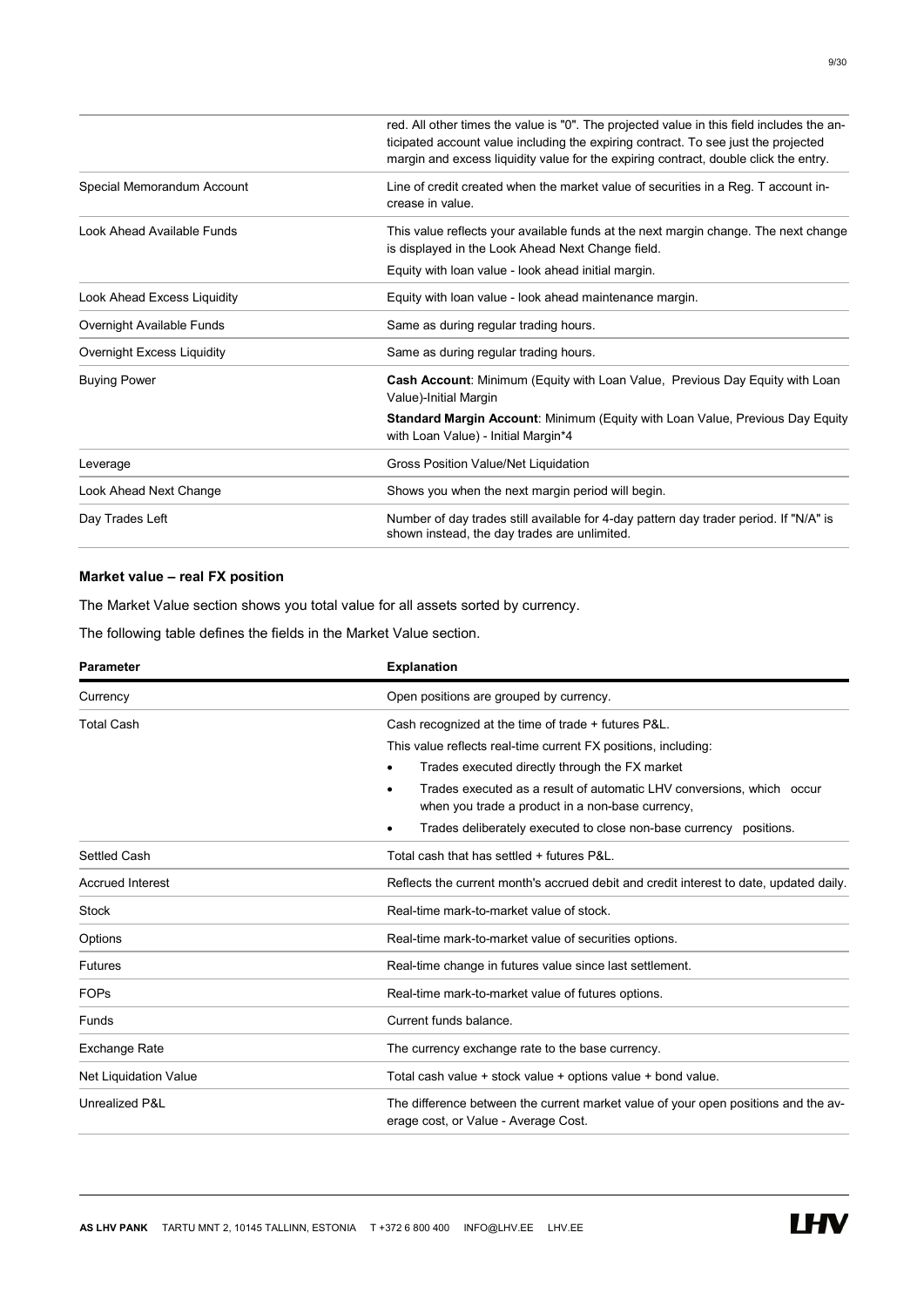Realized P&L Shows your profit on closed positions, which is the difference between your entry execution cost and exit execution cost, or (execution price + commissions to open the position) - (execution price + commissions to close the position).

# FX Portfolio – Virtual FX Position

This section shows activity only for currency pair trades. The "Position" value may reflect the sum of trades executed in the FX market along with conversions to convert non-base funds into your base currency. Consequently these "virtual" postions do not necessarily reflect your real-time FX positions. For the actual currency balance, check the Total Cash field of the Market Value section.

When the FX Portfolio panel is displayed, currency positions will also be displayed in the trading window. To remove currency positions from display, condense the FX Portfolio panel by clicking the arrow to the left of the panel title.

# Portfolio

The Portfolio section shows the current value of each position and allows you to mark any position to be liquidated last in the event of a margin call.

The following table defines the fields in the Portfolio section.

| <b>Parameter</b>     | <b>Explanation</b>                                                                                                                                                                                                                                                                                                                                                                                                                          |
|----------------------|---------------------------------------------------------------------------------------------------------------------------------------------------------------------------------------------------------------------------------------------------------------------------------------------------------------------------------------------------------------------------------------------------------------------------------------------|
|                      | Show Zero Position Rows - displays a line for all traded contracts even if the position was closed out.                                                                                                                                                                                                                                                                                                                                     |
| Contract description | Symbol and description.                                                                                                                                                                                                                                                                                                                                                                                                                     |
| Position             | Quantity of long/short shares or contracts.                                                                                                                                                                                                                                                                                                                                                                                                 |
| Currency             | Currency of the contract.                                                                                                                                                                                                                                                                                                                                                                                                                   |
| <b>Market Value</b>  | (Position) x (market price).                                                                                                                                                                                                                                                                                                                                                                                                                |
| <b>Market Price</b>  | Real-time price of the position.                                                                                                                                                                                                                                                                                                                                                                                                            |
| <b>Average Price</b> | Average cost of stock and securities options opening positions, including commis-<br>sions.                                                                                                                                                                                                                                                                                                                                                 |
|                      | Note: Right click and select Show all values in base currency to have Trader convert<br>all non-base currency position values for display in your base currency. Converted<br>values are displayed in italics for easy identification.                                                                                                                                                                                                      |
| Unrealized P&L       | (Market value of positions) - (average cost).                                                                                                                                                                                                                                                                                                                                                                                               |
| Realized P&L         | (Market value of positions since close of period*) - (average cost for these posi-<br>tions).                                                                                                                                                                                                                                                                                                                                               |
|                      | *Cut-off times for determining realized P&L for transactions are as follows:                                                                                                                                                                                                                                                                                                                                                                |
|                      | 20:30 ET for securities                                                                                                                                                                                                                                                                                                                                                                                                                     |
|                      | Two periods for futures: 17:30 ET and 7:10 ET                                                                                                                                                                                                                                                                                                                                                                                               |
| Liquidate Last       | Last liquidation "Yes" or "No" tag. If set to "Yes" this position will be put at the end of<br>the queue to liquidate last in the case of margin requirements. To set, use the right-<br>click menu on the desired position.                                                                                                                                                                                                                |
|                      | Note: While LHV provides customers the opportunity to pre-request the order of liq-<br>uidation in the event of a margin deficiency in their account, such requests are not<br>binding on LHV. In the event of a margin deficiency in customer's account, LHV re-<br>tains the right, in its sole discretion, to determine the assets to be liquidated, the<br>amount of assets liquidated, as well as the order and manner of liquidation. |

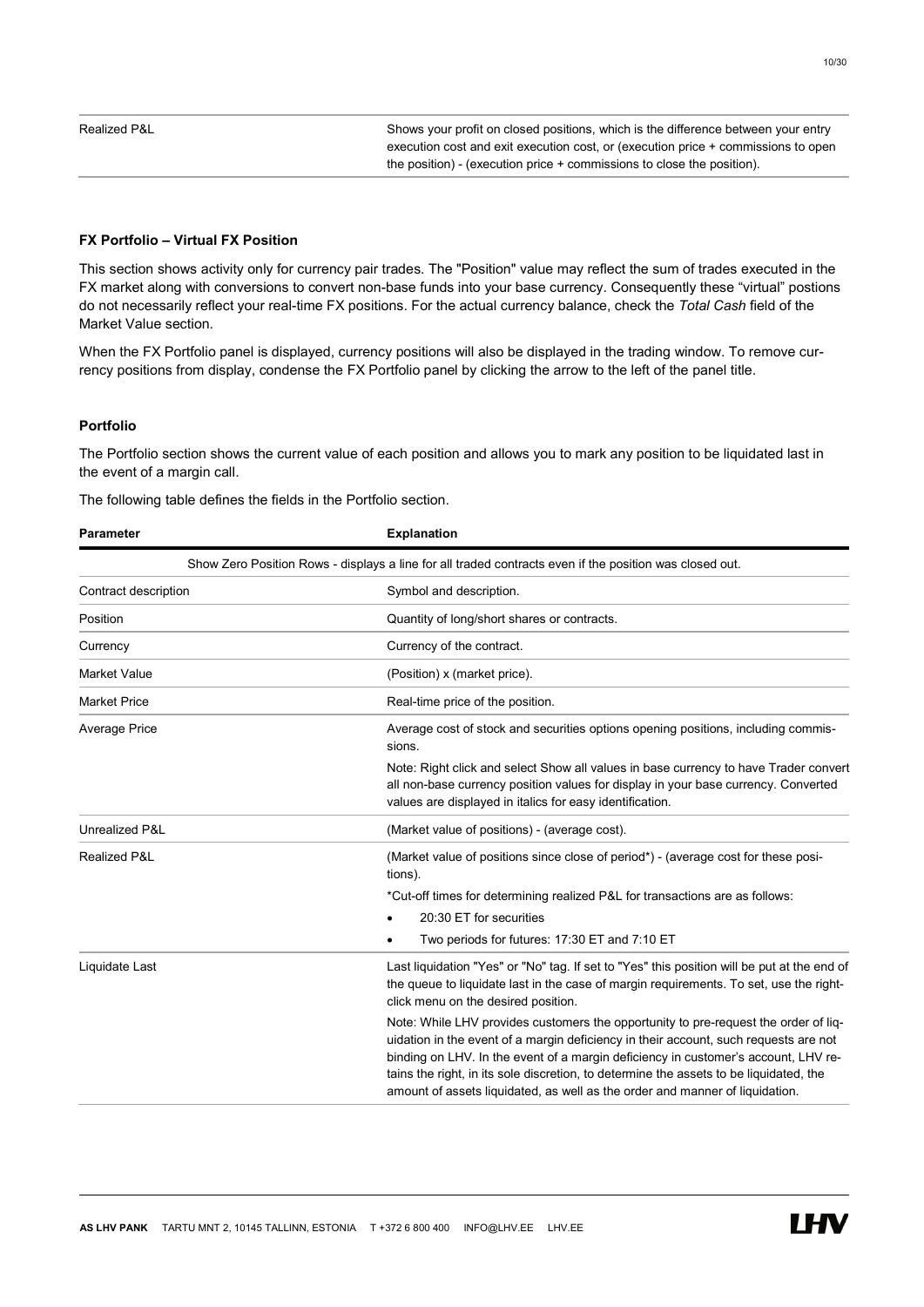# 4. Order management

# 4.1 Order types

To create a order

- Click the Ask price to create a BUY order, or the Bid price to create a SELL order.
- In the Type field select the order type.
- If needed set limit price
- To transmit the order, click the "Transmit" in the Transmit field.

Market order (MKT) A market order is an order to buy or sell an asset at the bid or offer price currently available in the marketplace. When you submit a market order, you have no guarantee that the order will execute at any specific price.

Limit order (LMT) A limit order is an order to buy or sell a contract ONLY at the specified price or better.

Stop order (STP) A Stop order becomes a market order to buy or sell securities or commodities once the specified stop price is attained or penetrated. A Stop order is not guaranteed a specific execution price.

Stop limit order (STP LMT) A Stop Limit order is similar to a stop order in that a stop price will activate the order. However, unlike the stop order, which is submitted as a market order when elected, the stop limit order is submitted as a limit order. Use the Lmt Price and Aux. Price fields on the trading screen to enter orders requiring multiple prices or values.

Trailing stop A trailing stop sell order sets the initial stop price at a fixed amount below the market price. As the market price rises, the stop price rises by the trailing amount, but if the stock price falls, the stop price remains the same. When the stop price is hit, a market order is submitted. Reverse this for a buy trailing stop order. This strategy may allow an investor to limit the maximum possible loss without limiting possible gain.

Trailing stop limit A trailing stop limit order lets you create a trailing stop order that works in conjunction with a dynamicallyupdating limit order. When the stop order triggers, a limit order is submitted at the last calculated price (instead of a market order which would be submitted with a regular trailing stop order). The Trailing Stop Limit order uses four components: Stop price, Trail amount, Limit price, and Limit Offset.

Limit if touched A limit if touched order is designed to buy (or sell) a contract below (or above) the market, at the limit price or better. The Aux. Price value is the trigger to submit the limit order at the specified limit price.

Market if touched A market if touched order is designed to buy (or sell) a contract when the market goes below (or above) the current price. The Aux. Price value is the trigger to submit the market order.

Trailing market if touched A trailing market if touched is similar to a trailing stop order, except that the sell order sets the initial stop price at a fixed amount above the market price instead of below. As the market price falls, the stop trigger price falls by the user-defined trailing amount, but if the price rises, the stop price remains the same. When the stop trigger is touched, a market order is submitted. Reverse this for a buy trailing market if touched order.

Trailing limit if touched A trailing limit if touched is similar to a trailing stop limit order, except that the sell order sets the initial stop price at a fixed amount above the market price instead of below. As the market price falls, the stop trigger price falls by the user-defined trailing amount, but if the price rises, the stop price remains the same. When the stop trigger is touched, a limit order is submitted. Reverse this for a buy trailing limit if touched order.

Limit-on-close An LOC (limit-on-close) order will fill at the closing price if that price is at or better than the submitted limit price. Otherwise, the order will be cancelled.

Market-on-close An MOC (market-on-close) order will execute as a market order as close to the closing price as possible.

Market-to-limit A market-to-limit order is sent in as a market order to execute at the current best price. If the entire order does not immediately execute at the market price, the remainder of the order is re-submitted as a limit order with the limit price set to the price at which the market order portion of the order executed.

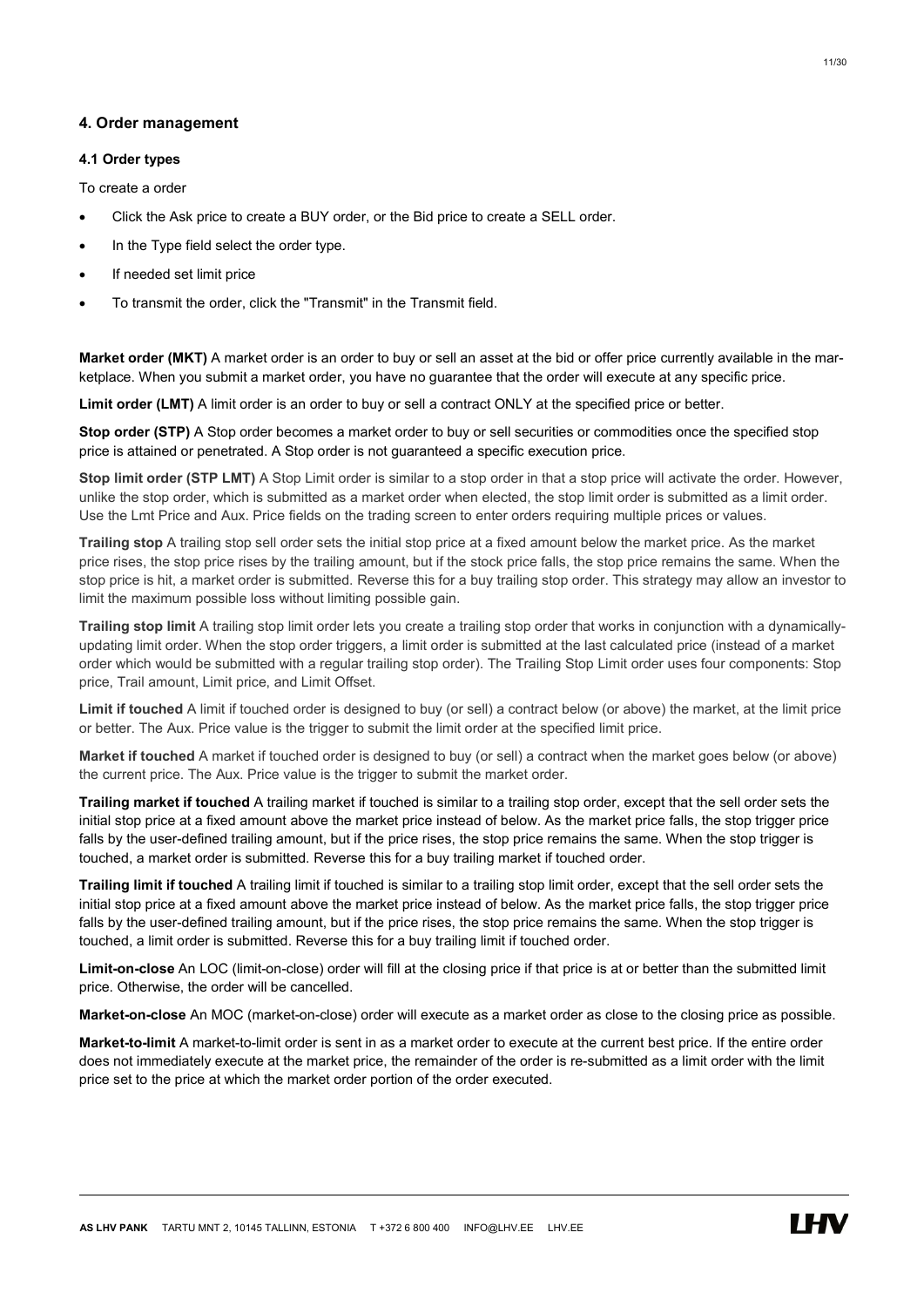# 4.1.1 Trigger method

You can modify the trigger method for Stop, Stop Limit, Trailing Stop and Trailing Stop Limit orders on a per-order basis using the Order Ticket. You can also set the default trigger method for a strategy using the Trigger Method dropdown in the Miscellaneous section of the order.

To change the default Trigger Method

- On the Edit menu, select Global Configuration.
- On the left pane, select Presets.
- . In the Miscellaneous section, Trigger Method dropdown list, select the preferred trigger method that will be used for all orders affected by the preset.

| Trigger Method   | <b>Description</b>                                                                                                                                                                                                                                                                                                                                                                                                                                                                                               |
|------------------|------------------------------------------------------------------------------------------------------------------------------------------------------------------------------------------------------------------------------------------------------------------------------------------------------------------------------------------------------------------------------------------------------------------------------------------------------------------------------------------------------------------|
| Default          | Unless the customer modifies any of these features, the default trigger method for all stocks is the<br>Last method, described below.                                                                                                                                                                                                                                                                                                                                                                            |
|                  | For US options, the default trigger method is the double bid/ask method, where two consecutive ask<br>price (bid price) values must be less than (greater than) or equal to the trigger price, and the second<br>bid or ask must have greater size if it is at the same price level as the first bid or ask.                                                                                                                                                                                                     |
|                  | For Forex contracts (for example EUR/USD currency pair), the default trigger method is bid/ask,<br>where the ask price (bid price) value must be less than (greater than) or equal to the trigger price.                                                                                                                                                                                                                                                                                                         |
|                  | For all other contracts, the default trigger method is the Last method, described below.                                                                                                                                                                                                                                                                                                                                                                                                                         |
| Last             | For a buy (sell) order to be triggered:<br>One last price value must be greater than (less than) or equal to the trigger price; and                                                                                                                                                                                                                                                                                                                                                                              |
|                  | The exchange or other market center where the order is to be executed must also publish<br>(and the system must also receive) an ask price equal to or higher than, and a bid price equal<br>to or lower than, the trigger price; and                                                                                                                                                                                                                                                                            |
|                  | Last must be within the bid/ask (i.e. $\ge$ =bid and $\le$ ask) or within leeway percentage outside<br>the bid/ask (i.e. $>$ =bid-0.5% of last and $\leq$ =ask+0.5% of last). This 0.5% amount of leeway is<br>subject to change at any time without notice.                                                                                                                                                                                                                                                     |
|                  | With the exception of OTCBB- and Pink Sheets-listed stocks, stop and stop-limit order in US<br>stocks will also only be triggered if the primary exchange on which the stock trades is open, is<br>holding regular trading hours, and has a valid bid/ask quote for the stock. Regular trading<br>hours are usually between 9:20 am - 4:00 pm Eastern Time, Monday through Friday for ex-<br>change-listed stocks. NOTE: This limitation does not apply to stop or stop-limit orders in fu-<br>tures contracts). |
| Double Last      | For a buy (sell) order to be triggered:                                                                                                                                                                                                                                                                                                                                                                                                                                                                          |
|                  | Two consecutive last price values must be greater than (less than) or equal to the trigger<br>price; or                                                                                                                                                                                                                                                                                                                                                                                                          |
|                  | The last price value must be greater than (less than) or equal to the trigger price and the last<br>size must be an increase.                                                                                                                                                                                                                                                                                                                                                                                    |
| Bid / Ask        | For a buy (sell) order to be triggered:                                                                                                                                                                                                                                                                                                                                                                                                                                                                          |
|                  | A single bid (ask) price must be greater than (less than) or equal to the trigger price.                                                                                                                                                                                                                                                                                                                                                                                                                         |
| Double Bid / Ask | For a sell order to be triggered:                                                                                                                                                                                                                                                                                                                                                                                                                                                                                |
|                  | Two consecutive ask prices must be less than or equal to the trigger price; or                                                                                                                                                                                                                                                                                                                                                                                                                                   |
|                  | One ask price value must be less than or equal to the trigger price and the ask size must be<br>$\bullet$<br>an increase.                                                                                                                                                                                                                                                                                                                                                                                        |
|                  | For a buy order to be triggered:                                                                                                                                                                                                                                                                                                                                                                                                                                                                                 |
|                  | Two consecutive bid prices must be greater than or equal to the trigger price; or                                                                                                                                                                                                                                                                                                                                                                                                                                |
|                  | One bid price value must be greater than or equal to the trigger price and the bid size must be<br>an increase.                                                                                                                                                                                                                                                                                                                                                                                                  |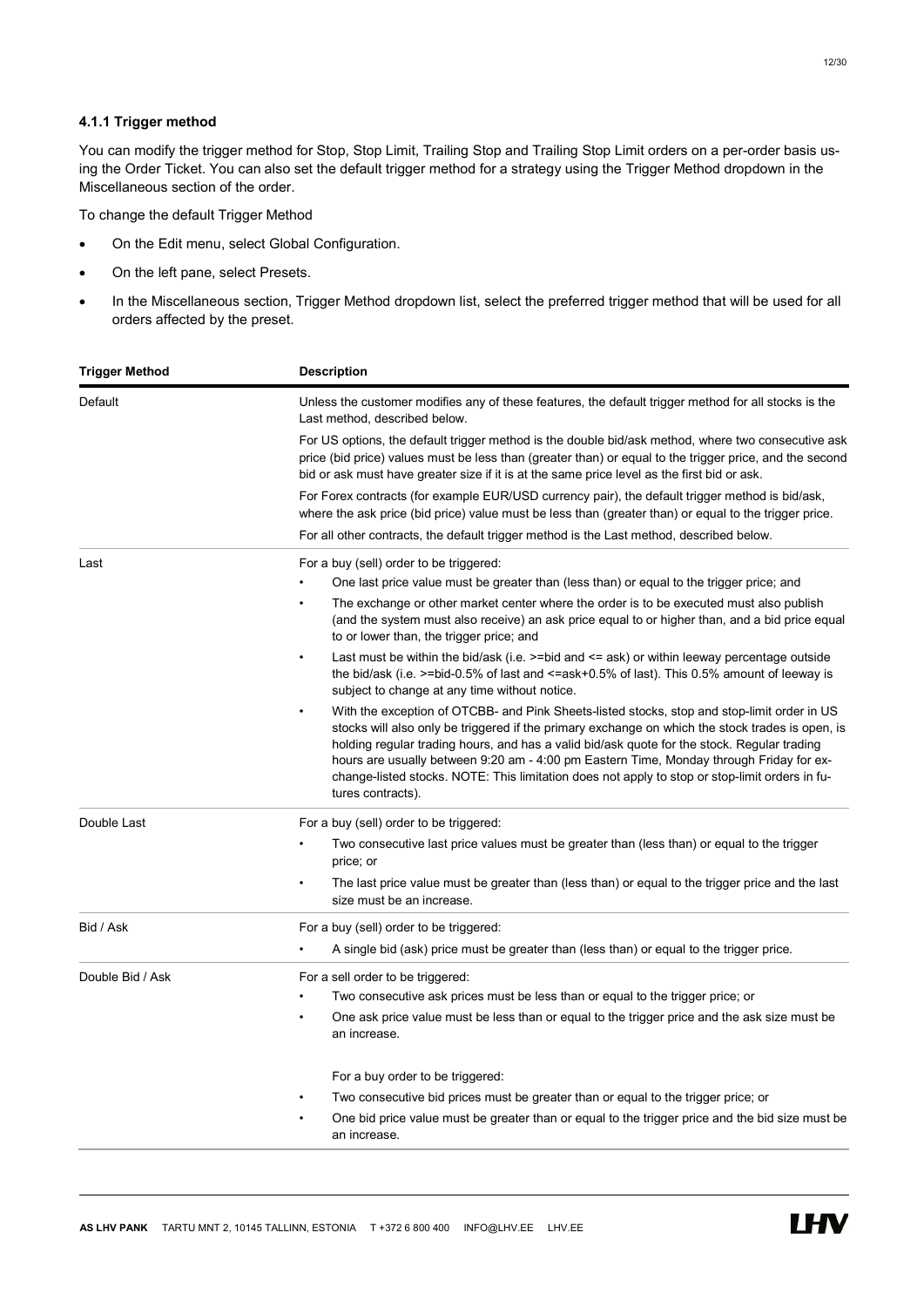| Last or Bid / Ask | For a buy (sell) order to be triggered:                                                                      |
|-------------------|--------------------------------------------------------------------------------------------------------------|
|                   | A single bid (ask) or a single last price must be greater than (less than) or equal to the trigger<br>price. |
| Mid-point         | For a buy (sell) order to be triggered:                                                                      |
|                   | The midpoint of the bid/ask must be greater than (less than) or equal to the triger price.                   |

#### 4.2 Time in force for orders

The time in force for an order defines the length of time over which an order will continue working before it is canceled. We support many time in force selections including those described below.

The selections available for any order are valid based on the combined order type, exchange and product. Not all TIFs are available for all orders.

DAY - A Day order is canceled if it does not execute by the close of the trading day. Unless otherwise specified, every order is a Day order.

GTC - A Good-Til-Canceled order will continue to work within the system and in the marketplace until it executes or is canceled. GTC orders will be automatically be cancelled under the following conditions:

- If a corporate action on a security results in an exchange or distribution of shares.
- If you do not log in to your Trader account for 90 days.
- At the end of the calendar quarter following the current quarter. For example, an order placed during the third quarter of 2016 will be canceled at the end of the fourth quarter of 2016. If the last day is a non-trading day, the cancellation will occur at the close of the final trading day of that quarter. For example, if the last day of the quarter is Sunday, the orders will be cancelled on the preceding Friday.

Orders submitted to LHV that remain in force for more than one day will not be reduced for dividends. To allow adjustment to your order price on ex-dividend date, consider using a Good-Til-Date/Time (GTD) or Good-after-Time/Date (GAT) order type, or a combination of the two.

For market centers that do not accept "native" GTC orders, the order type is simulated by resubmitting the relevant order each business day upon opening of the market center.

OPG - Use OPG (On opening) to send a market-on-open (MOO) or limit-on-open (LOO) order.

IOC - Any portion of an Immediate-or-Cancel order that is not filled as soon as it becomes available in the market is canceled.

GTD - A Good-Til-Date order will remain working within the system and in the marketplace until it executes or until the close of the market on the date specified. When you select GTD as the time in force, both an Exp. Date and Exp. Time field is displayed on the order management line. Enter the date up until which you want the order to continue to work in the format YYYYMMDD. To set a time, enter the time in the format HH:MM(:SS). If desired, enter a time zone using an accepted threeletter acronym. Note that if you do not enter a specific time zone, the time zone to which your computer is set will be used.

FOK - If the entire Fill-or-Kill order does not execute as soon as it becomes available, the entire order is canceled.

DTC - A Day 'Til Cancelled order is similar to a day order, but instead of being cancelled and removed from the trading screen at the end of the day, the order is deactivated. This means that the order is cancelled AT THE EXCHANGE but remains on your trading screen to be re-transmitted whenever you click the Transmit button.

Fill/trigger outside RTH - When displayed, checking this option allows orders the flexibility to fill (and/or trigger in the case of stop and other trigger orders) both during regular hours and outside of regular trading hours. This option may not be available for particular products that are not listed on an exchange.

Good After Time - A "good after time" order is held in the system and sent to the exchange on the date and time you enter.

Fill or kill - A time in force for options orders, specifying that the order must execute immediately and in its entirety, or be canceled.

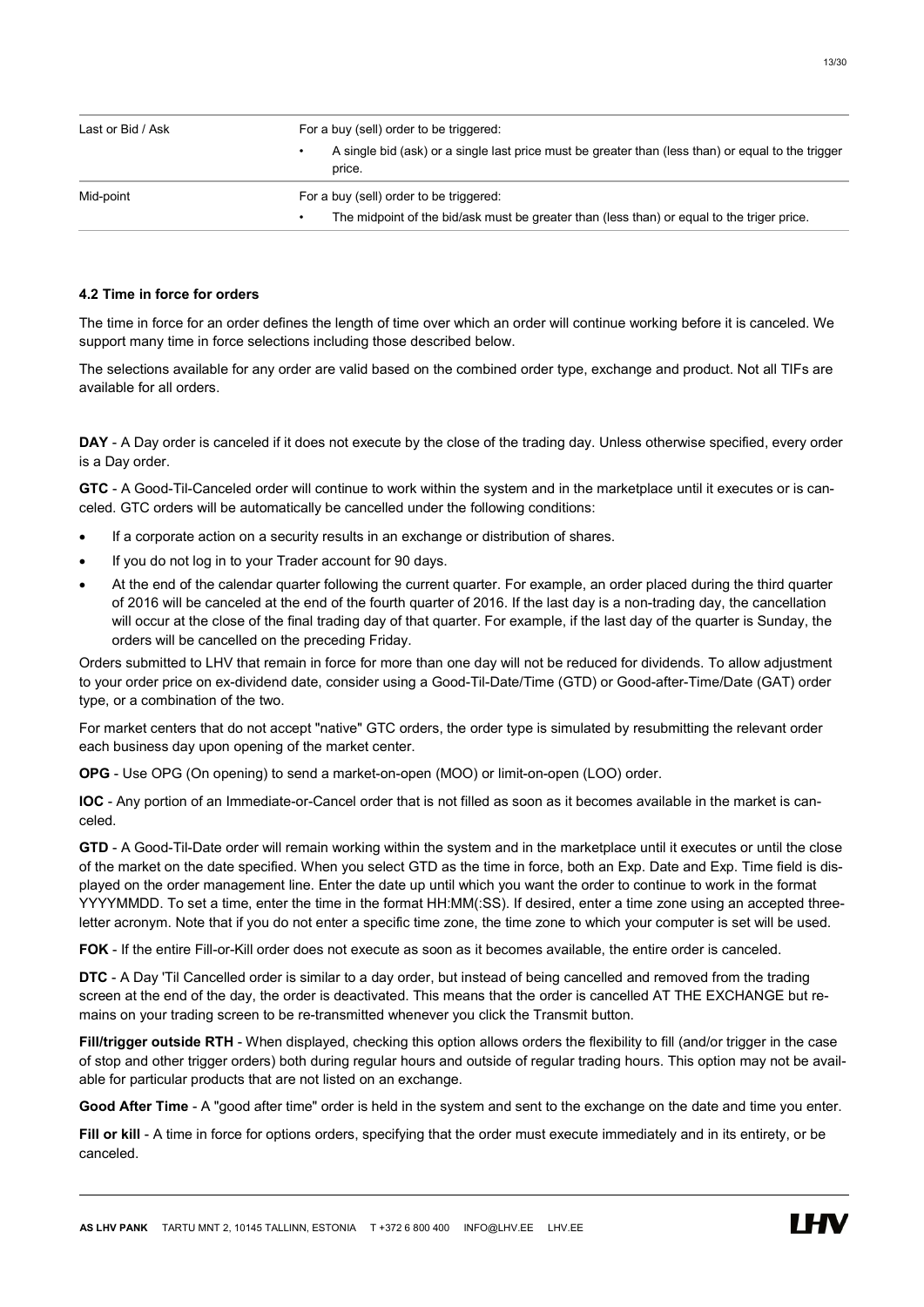Auction - An auction order is submitted at the Calculated Opening Price (COP). If the order doesn't execute, it is resubmitted as a limit order at the COP or best bid/ask.

MOO (market-on-open) is a market order executed at the market's open at the market price.

A LOO (limit-on-open) order is a limit order executed at the market's open if the opening price is equal to or better than the limit price.

# 4.2 Order status colors

The application uses colored text and backgrounds to convey information about market movement, order destination, and order status. Colors are used on all screens that send and receive data, including the Trading screen, the Market Depth window and the Arbitrage Meter. The meaning of the text colors is consistent throughout the screens. Information on system colors is sorted into the following sections:

Text Colors

Background colors on a Market Data line

Background colors on an Order Management line

Order Status colors

# Text Colors

Colored text on the screen's black background is used to represent up and down movement of price and quantity, and order destination information.

| <b>YELLOW</b> | <b>YELLOW</b> indicates no change in size or price.                                                                                                   |
|---------------|-------------------------------------------------------------------------------------------------------------------------------------------------------|
| <b>GREEN</b>  | <b>GREEN</b> indicates an upward movement in size or price.                                                                                           |
| <b>ORANGE</b> | <b>ORANGE</b> (or red) indicates a downward movement in size or price.                                                                                |
| <b>PURPLE</b> | For options, the price displayed in PURPLE indicates that the best price is not executing automatically at one or more of<br>the exchanges displayed. |
| MAGENTA       | <b>MAGENTA</b> - For inter-market spread orders, indicates the implied price of the order.                                                            |
| <b>BLUE</b>   | <b>LIGHT BLUE</b> indicates that this was the last price at which the contract traded.                                                                |
|               | <b>MEDIUM BLUE</b> indicates that the quote is not currently tradable.                                                                                |

The page tab text changes color from black to RED to indicate that the page displays an asset for which an order has been transmitted.

#### Background colors on a Market Data Line

DARK GRAY across the entire Market Data line indicates that the line is selected.

The Change field line uses a background color to represent up and down market movement.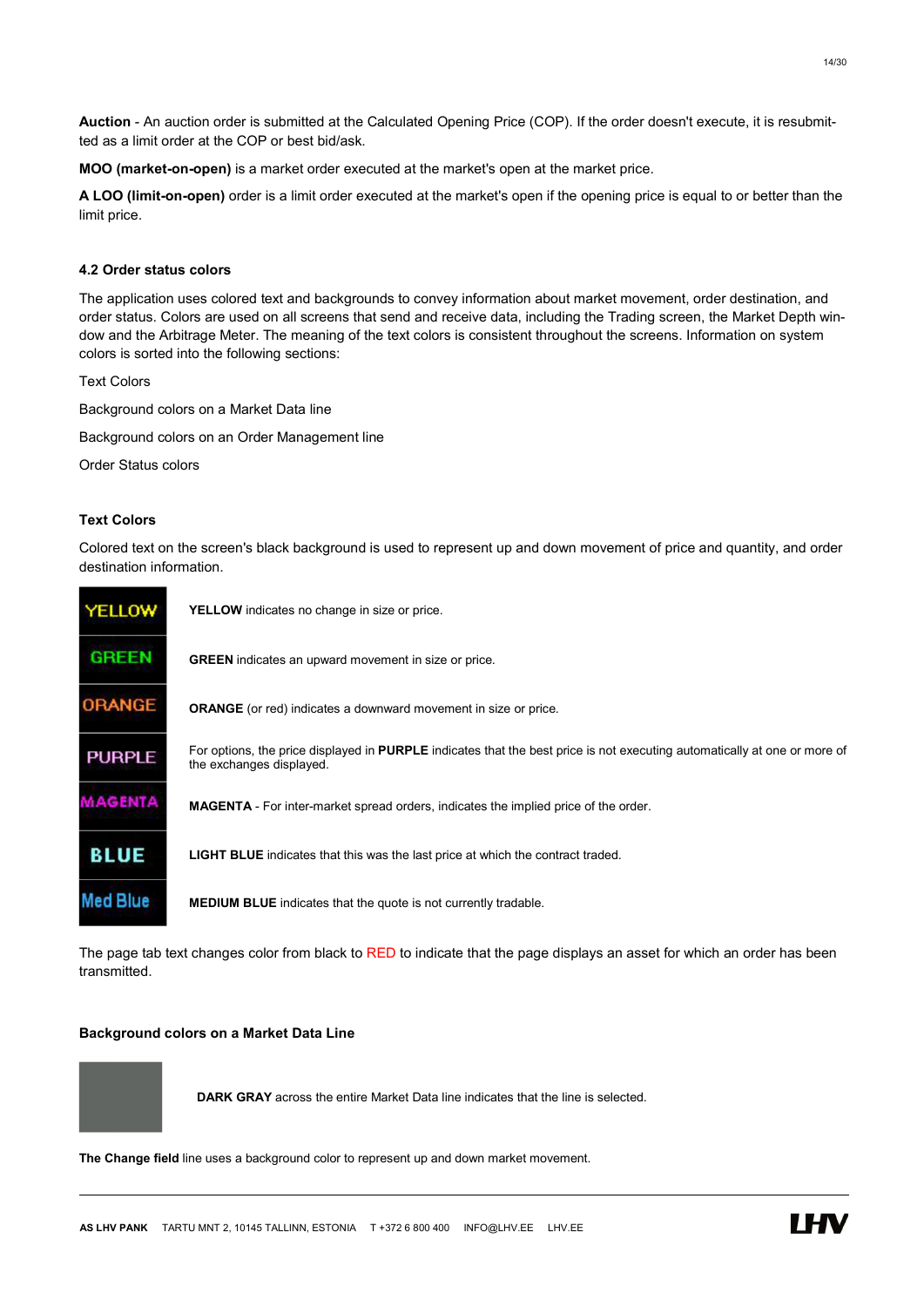

The Change column identifies the degree and direction of change in the asset's current price from the prior day's closing price. A RED background in the Change field indicates that the change for the day is negative.

A GREEN background in the Change field indicates that the change for the day is positive.

This PALE RED indicates that trading has been halted on the underlying.

Change for the day figures are based on 4 P.M. Eastern Time (ET) prior day closing prices.

#### Background colors on an Order Management Line



A BLUE background in the Action field indicates a BUY action.

A RED background in the Action field indicates a SELL action.

LIGHT BROWN across the entire Order Management line indicates that you have modified a working order but have not yet re-transmitted the order.

# Order Status Colors

The color in the Status field of an order management line indicates the status of your order.

LIGHT GRAY indicates that you are in the process of creating an order and you have not yet transmitted it. LIGHT BLUE indicates that you have transmitted your order, but have not yet received confirmation that it has been accepted by the order destination. PALE PURPLE indicates that an order has been accepted by the system (simulated orders) or an exchange (native orders) but that currently the order is not working, due to system, exchange or other issues. When the order becomes active, the order status color will change appropriately. PURPLE indicates that the order has been suspended and is awaiting customer action. Component size is larger than the account can support. Please modify the component size or add funds to your account. DARK BLUE indicates that an order has been accepted by the system (simulated orders) or an exchange (native orders) and that this order has yet to be elected. The order status remains DARK BLUE until the election criteria are met. At that time the order is triggered, and the order status color will change appropriately.

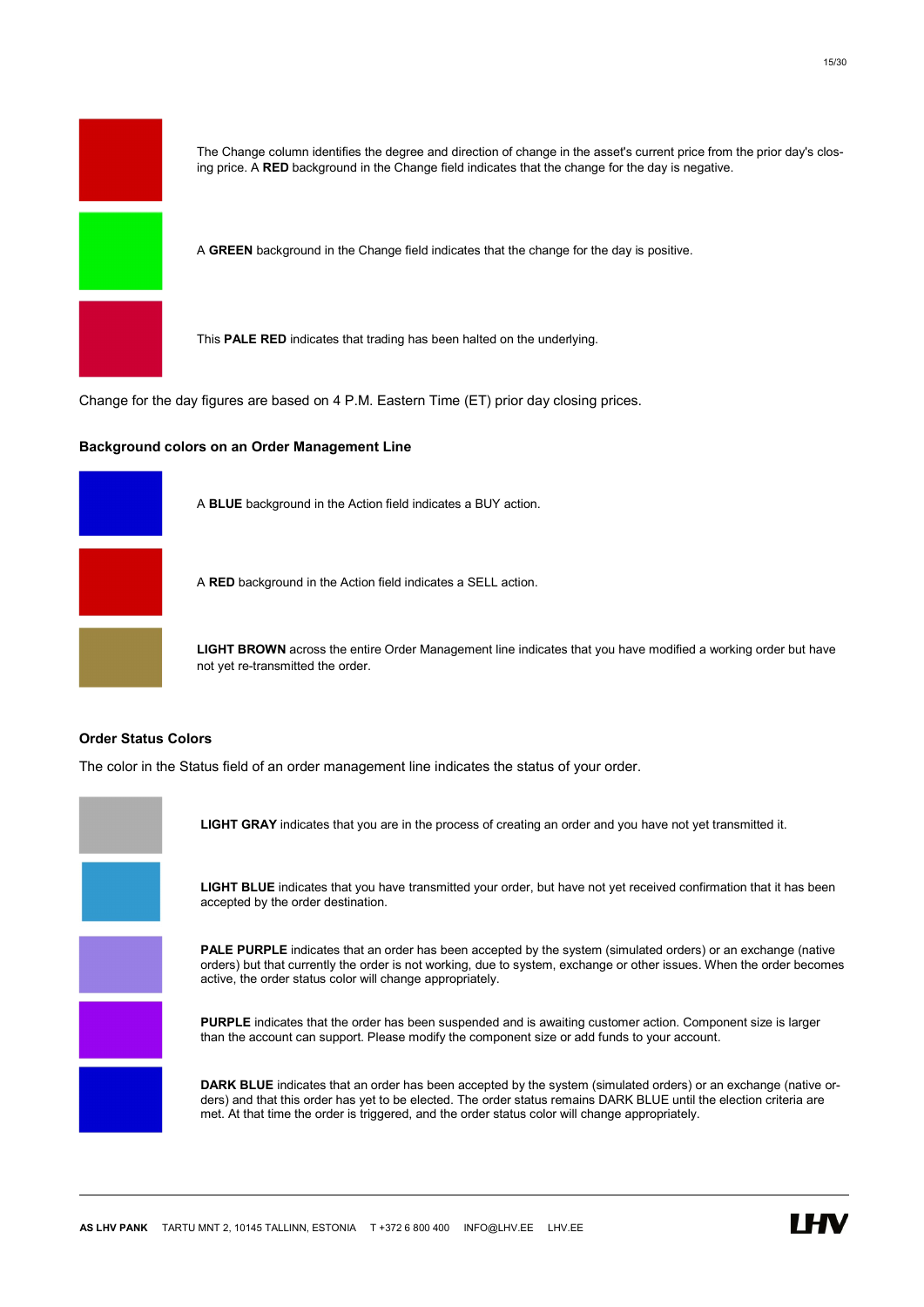

# 5. Margin requirements

# 5.1 Margin introduction

The definition of margin includes three important concepts: the Margin Loan, the Margin Deposit and the Margin Requirement. The Margin Loan is the amount of money that an investor borrows from his broker to buy securities. The Margin Deposit is the amount of equity contributed by the investor toward the purchase of securities in a margin account. The Margin Requirement is the minimum amount that a customer must deposit and it is commonly expressed as a percent of the current market value. The Margin Deposit can be greater than or equal to the Margin Requirement. We can express this as an equation:

Margin Loan + Margin Deposit = Market Value of Security

Margin Deposit >= Margin Requirement

Borrowing money to purchase securities is known as "buying on margin". The loan in the account is collateralized by investor's securities and cash. If the value of the stock drops too much, the investor must deposit more cash in his account, or sell a portion of the stock.

The percentage of the purchase price of securities that an investor must pay for is called the initial margin. To buy securities on margin, the investor must first deposit enough cash or eligible securities with a broker to meet the initial margin requirement for that purchase.

Once an investor has started buying a stock on margin, a minimum amount of equity needs to be maintained in the investor's margin account (Maintenance Margin).

When the balance in the margin account falls below the maintenance requirement, the broker can issue a margin call requiring the investor to deposit more cash, or the broker can liquidate the position.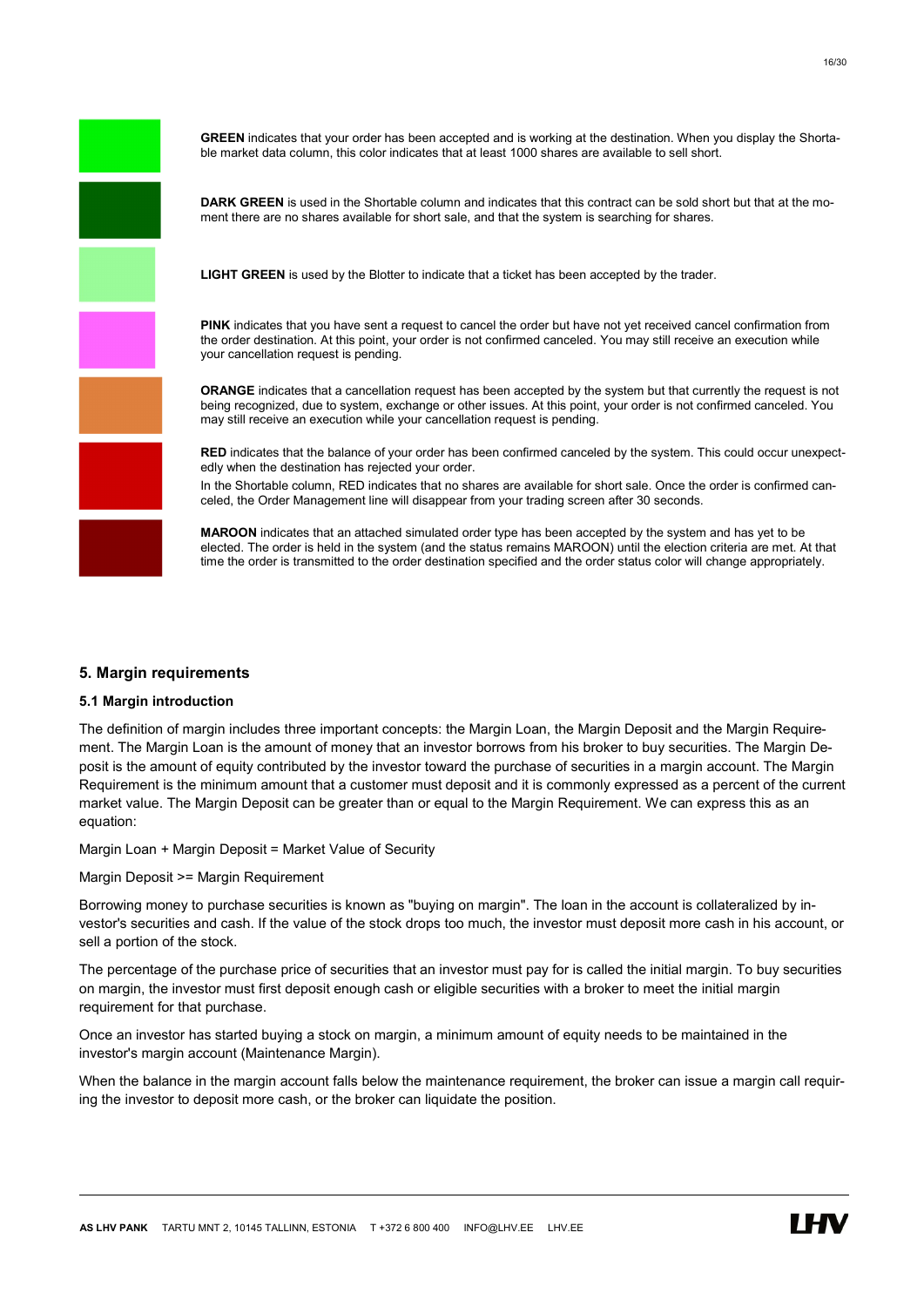Margin requirements depend on the risk characteristics of individual positions, correlations between various positions in the portfolio, as well as the overall diversification of the portfolio. Some brokers extend more lenient lending conditions than others and lending terms may also vary from one client to the other but brokers must always operate within the parameters of margin requirements set by regulators and exchanges.

Not all securities can be bought on margin. Buying on margin is a double-edged sword that can translate into bigger gains or bigger losses. In volatile markets, investors who borrowed from their brokers may need to provide additional cash if the price of a stock drops too much for those who bought on margin or rallies too much for those who shorted a stock. In such cases, brokers are also allowed to liquidate a position, even without informing the investor. Real-time position monitoring is a cru-cial tool when buying on margin or shorting a stock.

The following table shows stock margin requirements for initial (at the time of trade), maintenance (when holding positions) time periods.

#### 5.1.1 US stocks margin requirements

| Initial Margin                               | Maintenance Margin         |  |  |
|----------------------------------------------|----------------------------|--|--|
| <b>Long Positions</b>                        |                            |  |  |
| 125% * Maintenance Margin                    | Risk-based margin[1], [2]  |  |  |
| <b>Short Positions</b>                       |                            |  |  |
| Same as for long positions                   | Same as for long positions |  |  |
| Non-Marginable Long and Short Positions      |                            |  |  |
| Same as Initial Margin<br>100% * Stock Value |                            |  |  |

All Margin accounts must have a minimum of EUR 2,000 or an equivalent to trade.

Margin requirements quoted in US dollars may also be satisfied with a Non-US Dollar equivalent.

LHV has additional algorithms which increase the nominal margin for positions that represent a >1% holding of an individual company's shares outstanding, with full margin required for concentrations of >= 9% of a company's shares outstanding (For ETFs, full margin is required for concentrations of >= 5%. Investors should be prepared to meet the increased margin, where holdings are above 1% threshold

- [1] The risk-based margin algorithm is based on a stress test that takes into account a number of different market scenarios, as well as the volatility and correlation among positions in a particular portfolio. Margin requirements are generally lower in portfolios that are well diversified, less volatile and that use some form of hedging (e.g., a long stock position and a long put option). The current margin requirements for existing positions, as well as the margin impact of planned transactions are visible in real time in the LHV Trader platform.
- [2] For Leveraged ETFs, Minimum(50% \* Leverage Factor, 100%)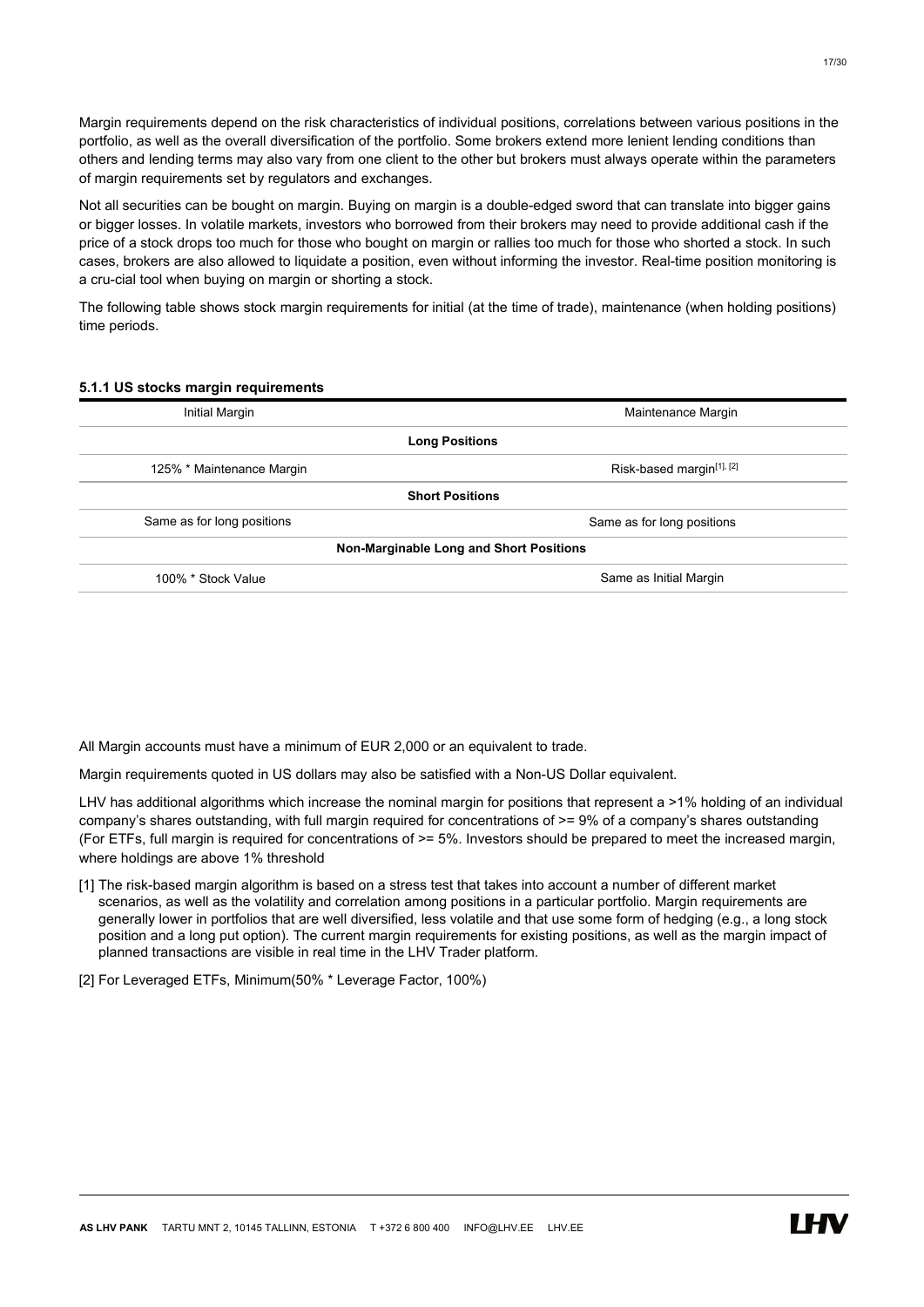# 5.1.2 US stocks and index options margin requirements

| <b>Combination Type</b>                                                                                                                                                 | Initial/RegT End of Day Margin                                                                                                                                      | <b>Maintenance Margin</b>             |
|-------------------------------------------------------------------------------------------------------------------------------------------------------------------------|---------------------------------------------------------------------------------------------------------------------------------------------------------------------|---------------------------------------|
| Long Call or Put                                                                                                                                                        | None                                                                                                                                                                | Same as Initial                       |
| <b>Short Naked Call</b>                                                                                                                                                 | Stock Options <sup>1</sup>                                                                                                                                          | Same as Initial                       |
|                                                                                                                                                                         | Call Price + Maximum ((20% <sup>2</sup> * Underlying Price - Out<br>of the Money Amount),                                                                           |                                       |
|                                                                                                                                                                         | (10% * Underlying Price))                                                                                                                                           |                                       |
|                                                                                                                                                                         | Index Options <sup>1</sup>                                                                                                                                          |                                       |
|                                                                                                                                                                         | Call Price + Maximum ((15% <sup>3</sup> * Underlying Price - Out<br>of the Money Amount),                                                                           |                                       |
|                                                                                                                                                                         | (10% * Underlying Price))                                                                                                                                           |                                       |
|                                                                                                                                                                         | <b>World Currency Options1</b>                                                                                                                                      |                                       |
|                                                                                                                                                                         | Call Price + Maximum ((4% <sup>2</sup> * Underlying Price - Out<br>of the Money Amount),                                                                            |                                       |
|                                                                                                                                                                         | (0.75% * Underlying Price))                                                                                                                                         |                                       |
|                                                                                                                                                                         | Cash Basket Option <sup>1</sup>                                                                                                                                     |                                       |
|                                                                                                                                                                         | In the Money Amount                                                                                                                                                 |                                       |
| <b>Short Naked Put</b>                                                                                                                                                  | Stock Options <sup>1</sup><br>Put Price + Maximum ((20% <sup>2</sup> * Underlying Price -<br>Out of the Money Amount),<br>(10% * Strike Price))                     | Same as Initial                       |
|                                                                                                                                                                         | Index Options <sup>1</sup><br>Put Price + Maximum ((15% <sup>3</sup> * Underlying Price -<br>Out of the Money Amount),<br>(10% * Strike Price))                     |                                       |
|                                                                                                                                                                         | <b>World Currency Options<sup>1</sup></b><br>Put Price + Maximum ((4% <sup>2</sup> * Underlying Price -<br>Out of the Money Amount),<br>(0.75% * Underlying Price)) |                                       |
|                                                                                                                                                                         | Cash Basket Option <sup>1</sup><br>In the Money Amount                                                                                                              |                                       |
| <b>Covered Calls and Puts</b>                                                                                                                                           | Initial Stock Margin Requirement + In the Money                                                                                                                     | Initial Stock Margin Requirement + In |
| Short an option with an equity position<br>held to cover full exercise upon assignment<br>of the option contract.                                                       | Amount <sup>4</sup>                                                                                                                                                 | the Money Amount <sup>4</sup>         |
| Call Spread                                                                                                                                                             | Maximum (Strike Long Call - Strike Short Call, 0)                                                                                                                   | Same as Initial                       |
| A long and short position of equal number<br>of calls on the same underlying (and same<br>multiplier) if the long position expires on or af-<br>ter the short position. |                                                                                                                                                                     |                                       |
| Put spread                                                                                                                                                              | Maximum (Short Put Strike - Long Put Strike, 0)                                                                                                                     | Same as Initial                       |
| A long and short position of equal number<br>of puts on the same underlying (and same mul-<br>tiplier) if the long position expires on or after<br>the short position.  |                                                                                                                                                                     |                                       |

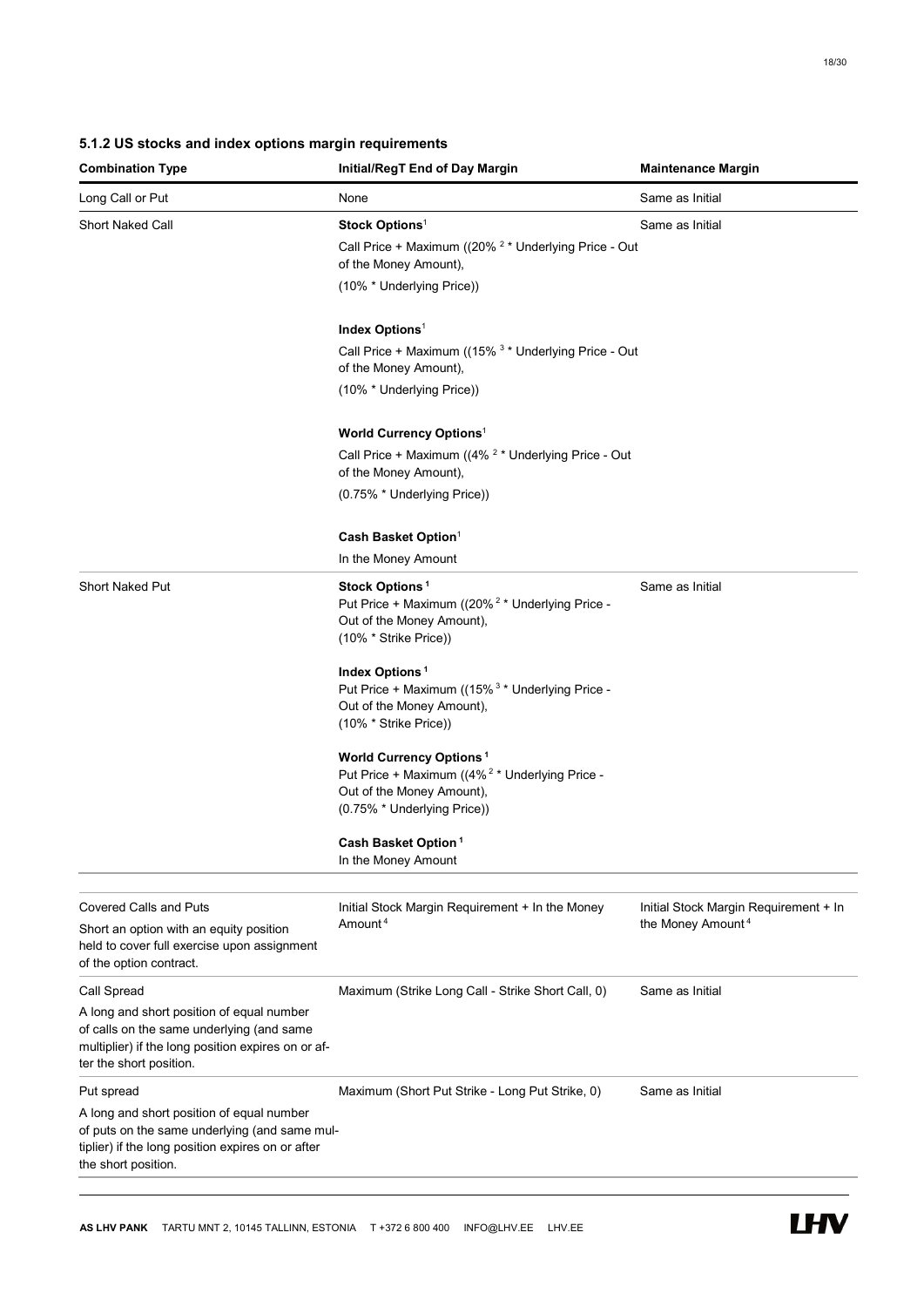| Collar<br>Long put and long underlying with short call.<br>Put and call must have same expiration date,<br>same underlying (and same multiplier), and<br>put exercise price must be lower than call exer-<br>cise price.                                                                                                                                                                                     | Initial Stock Margin Requirement + In the Money<br>Call Amount<br>Equity with Loan Value of Long Stock<br>Minimum (Current Market Value, Call Aggregate Exer- | Minimum (((10% * Put Exercise Price)<br>+ Out of the-Money Put Amount),<br>(25% * Call Exercise Price)) |
|--------------------------------------------------------------------------------------------------------------------------------------------------------------------------------------------------------------------------------------------------------------------------------------------------------------------------------------------------------------------------------------------------------------|---------------------------------------------------------------------------------------------------------------------------------------------------------------|---------------------------------------------------------------------------------------------------------|
|                                                                                                                                                                                                                                                                                                                                                                                                              | cise Price)                                                                                                                                                   |                                                                                                         |
| Long Call and Put                                                                                                                                                                                                                                                                                                                                                                                            | Margined as two long options.                                                                                                                                 | Same as Initial                                                                                         |
| Buy a call and a put.                                                                                                                                                                                                                                                                                                                                                                                        |                                                                                                                                                               |                                                                                                         |
| Short Call and Put                                                                                                                                                                                                                                                                                                                                                                                           | If Initial Margin Short Put > Initial Short Call,                                                                                                             | Same as Initial                                                                                         |
| Sell a call and a put.                                                                                                                                                                                                                                                                                                                                                                                       | then Initial Margin Short Put + Price Short Call<br>else                                                                                                      |                                                                                                         |
|                                                                                                                                                                                                                                                                                                                                                                                                              | If Initial Margin Short Call >= Initial Short Put,                                                                                                            |                                                                                                         |
|                                                                                                                                                                                                                                                                                                                                                                                                              | then Initial Margin Short Call + Price Short Put                                                                                                              |                                                                                                         |
|                                                                                                                                                                                                                                                                                                                                                                                                              |                                                                                                                                                               |                                                                                                         |
| Long Butterfly<br>Two short options of the same series (class,<br>multiplier, strike price, expiration) offset by<br>one long option of the same type (put or call)<br>with a higher strike price and one long option<br>of the same type with a lower strike price.<br>All component options must have the same ex-<br>piration, same underlying, and intervals be-<br>tween exercise prices must be equal. | None                                                                                                                                                          | Same as Initial                                                                                         |
| Short Butterfly Put<br>Two long put options of the same series<br>offset by one short put option with a higher<br>strike price and one short put option with<br>a lower strike price. All component options<br>must have the same expiration, same underly-<br>ing, and intervals between exercise prices<br>must be equal.                                                                                  | (Highest Put Options Strike - Middle Put Options)<br>Strike) + (Middle Put Options Strike - Lowest Put Op-<br>tion Strike))                                   | Same as Initial                                                                                         |
| <b>Short Butterfly Call</b>                                                                                                                                                                                                                                                                                                                                                                                  | (Highest Call Options Strike - Middle Call Options                                                                                                            | Must maintain initial margin.                                                                           |
| Two long call options of the same series<br>offset by one short call option with a higher<br>strike price and one short call option with<br>a lower strike price. All component options<br>must have the same expiration, same underly-<br>ing, and intervals between exercise prices<br>must be equal.                                                                                                      | Strike) + (Middle Call Options Strike - Lowest Call Op-<br>tion Strike))                                                                                      |                                                                                                         |
| Long Box Spread                                                                                                                                                                                                                                                                                                                                                                                              | None                                                                                                                                                          | Same as Initial                                                                                         |
| Long call and short put with the same<br>exercise price ("buy side") coupled with<br>a long put and short call with the same exer-<br>cise price ("sell side"). Buy side exercise price<br>is lower than the sell side exercise price.<br>All component options must have the same ex-<br>piration, and underlying (multiplier).                                                                             |                                                                                                                                                               |                                                                                                         |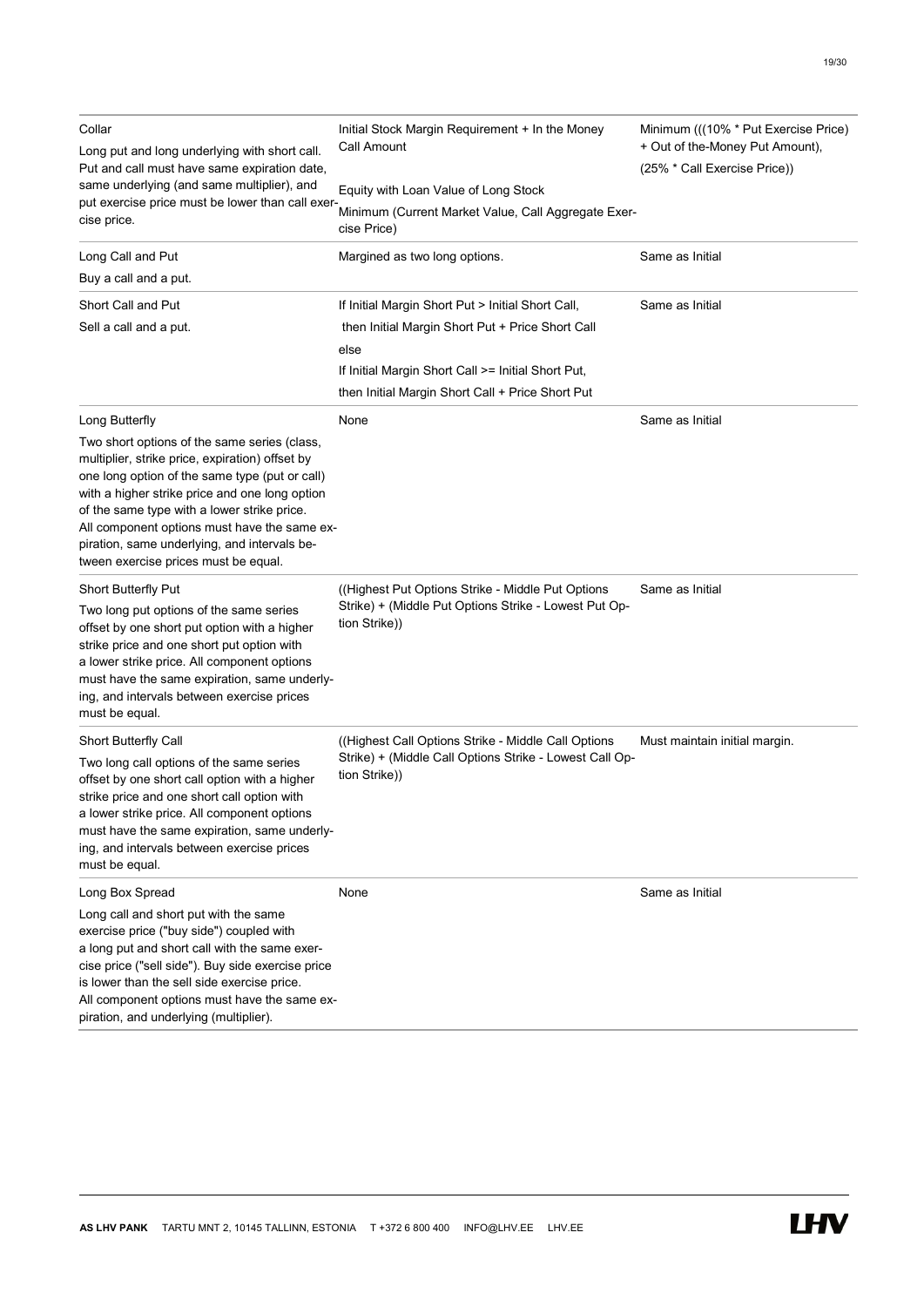| Short Box Spread                                                                                                                                     | American Style                                                                                             | Same as Initial                             |  |
|------------------------------------------------------------------------------------------------------------------------------------------------------|------------------------------------------------------------------------------------------------------------|---------------------------------------------|--|
| Long call and short put with the same<br>exercise price ("buy side") coupled with<br>a long put and short call with the same                         | Maximum (1.02 x cost to close, Long Call Strike -<br>Short Call Strike)                                    |                                             |  |
| exercise price ("sell side"). Buy side<br>exercise price is higher than the sell side exer-                                                          | European Style                                                                                             |                                             |  |
| cise price. All component options must have<br>the same expiration, and underlying (multi-<br>plier).                                                | Long Call Strike - Short Call Strike                                                                       |                                             |  |
| Conversion                                                                                                                                           | Initial Stock Margin Requirement                                                                           | 10% * Strike Price                          |  |
| Long put and long underlying with short call.<br>Put and call must have the same expiration<br>date, underlying (multiplier), and exercise<br>price. | Equity with Loan Value of Long Stock<br>Minimum (Current Market Value, Call Aggregate Exer-<br>cise Price) |                                             |  |
| <b>Reverse Conversion</b>                                                                                                                            | In the Money Put Amount + Initial Stock Margin Re-                                                         | In the Money Put Amount + (10% *            |  |
| Long call and short underlying with short put.<br>Put and call must have same expiration date,<br>underlying (multiplier), and exercise price.       | quirement                                                                                                  | Strike Price)                               |  |
| Protective Put                                                                                                                                       | Initial Stock Margin Requirement                                                                           | Minimum (((10% * Put Strike Price) +        |  |
| Long Put and Long Underlying.                                                                                                                        |                                                                                                            | Put Out of the Money Amount),               |  |
|                                                                                                                                                      |                                                                                                            | Long Stock Maintenance Requirement)         |  |
| <b>Protective Call</b>                                                                                                                               | Initial Standard Stock Margin Requirement                                                                  | Minimum (((10% * Call Strike Price) +       |  |
| Long Call and Short Underlying.                                                                                                                      |                                                                                                            | Call Out of the Money Amount),              |  |
|                                                                                                                                                      |                                                                                                            | <b>Short Stock Maintenance Requirement)</b> |  |
| Iron Condor                                                                                                                                          | Short Put Strike - Long Put Strike                                                                         | Same as Initial                             |  |
| Sell a put, buy put, sell a call, buy a call.                                                                                                        |                                                                                                            |                                             |  |

Specific options with commodity-like behavior, such as VIX Index Options, have special spread rules and, consequently, may be required to meet higher margin requirements than a straightforward US equity option. Clients are urged to use the paper trading account to simulate an options spread in order to check the current margin on such spread.

If a combination of options is put on in such a way that a specific strategy is optimal at that point in time, the strategy may remain in place until the account is revalued even if it does not remain the optimal strategy. A revaluation will occur when there is a position change within that symbol. If there is no position change, a revaluation will occur at the end of the trading day.

- 1. Minimum charge of USD 2.50 per share of underlying. This minimum does not apply for End of Day Reg T calculation purposes.
- 2. For Leverage Options, Minimum (20% \* Leverage Factor, 100%).
- 3. For Leverage Options, Minimum (15% \* Leverage Factor, 100%)
- 4. For Covered Basket Calls, (short basket call, long component stocks), the margin requirement is for all the component stocks.

# 5.1.3 Futures margin requirements

Futures margin requirements are based on risk-based algorithms. All margin requirements are expressed in the currency of the traded product and can change frequently.

Risk-based margin algorithms define a standard set of market outcome scenarios with a one-day time horizon. A price scanning range is defined for each product by the respective clearing house.

In addition to the exchange scanning ranges, we will consider additional scenarios which incorporate extreme moves in the underlying. Accordingly, we may require margin over and above the exchange-mandated margin on short options in order to

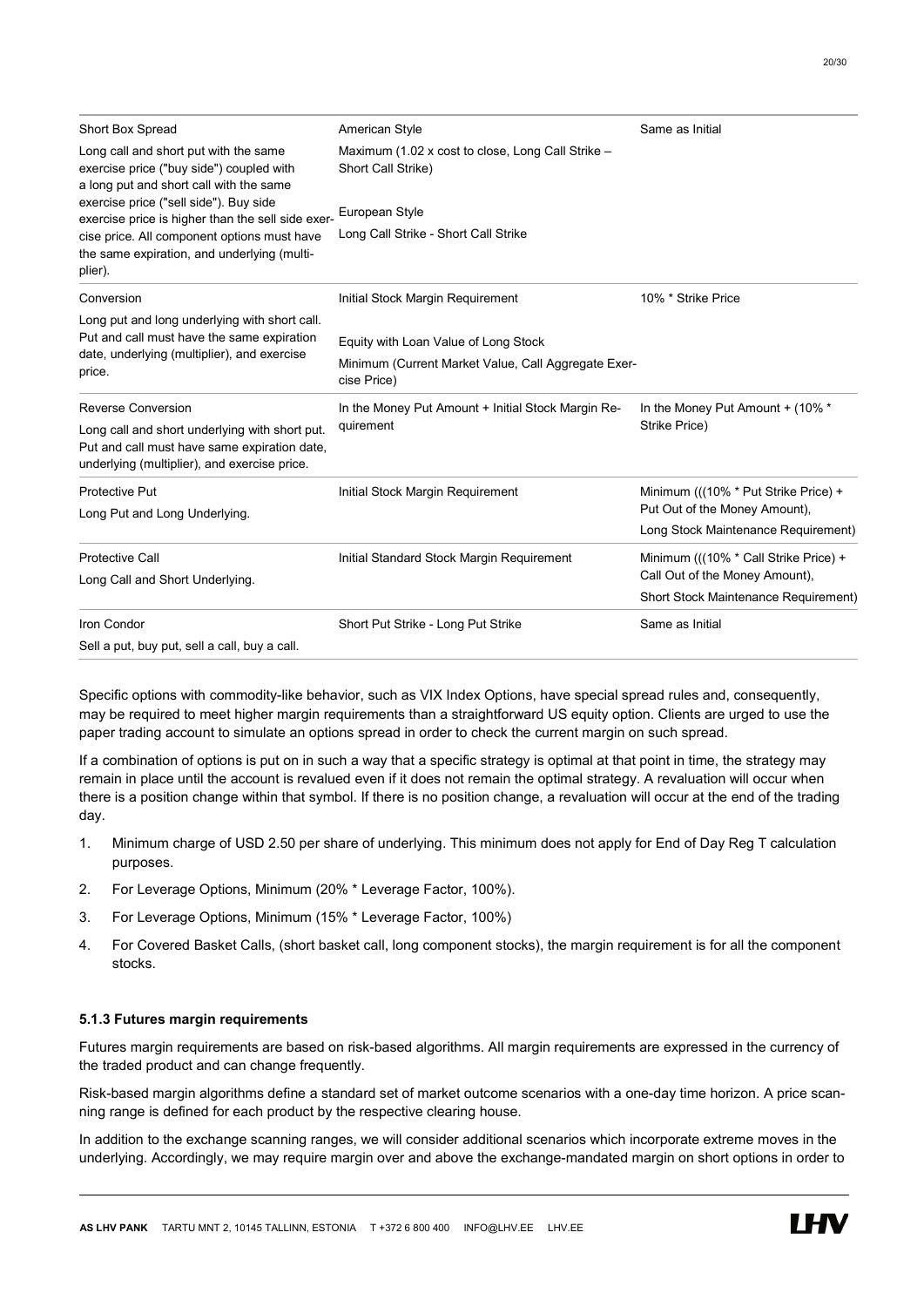account for the risk inherent in an extreme market move. You can view the current projected margin requirements on a specific option or futures order that you are considering before you submit the order by creating the order in TWS and using the right-click menu to "Check Margin" before you transmit.

Note that for commodities including futures, single-stock futures and futures options, margin is the amount of cash a client must put up as collateral to support a futures contract. For securities, margin is the amount of cash a client borrows.

#### Intraday Futures Margin and Futures Options Hours

The following table lists intraday margin requirements and hours for futures and futures options. Each day at 'Intraday End Time' the futures contract will revert back to the full overnight margin requirement until the 'Intraday Start Time' the next day. Margin requirements will always be applied at 100% for spread transactions. If an account holds futures, futures options for US products, or future and index options for European products on the same underlying, intraday margin does not apply.

# 50% Margin Cut-Off Time

| <b>Exchange</b>           | Intraday End Time <sup>1</sup>              |
|---------------------------|---------------------------------------------|
| <b>IDEM</b>               | 17:35                                       |
| CDE & NYMEX               | 15:45                                       |
| <b>ECBOT &amp; GLOBEX</b> | 15:30                                       |
| <b>DTB</b>                | 21:45 excluding FGBX & FOAT which end 18:45 |
| <b>SOFFEX</b>             | 17:15                                       |
| <b>HFKE</b>               | 16:00 excluding A50 which ends 15:45        |
| <b>ICEEU</b>              | 16:15 excluding Z which ends 20:45          |
| <b>IPE</b>                | 20:45                                       |
| <b>KSE</b>                | 14:50                                       |
| <b>MEFRV</b>              | 17:15                                       |
| <b>FTA</b>                | FTI 18:15 & MFA 18:00                       |
| <b>MONEP</b>              | 18:00                                       |
| <b>NSE</b>                | 15:15                                       |
| OSE.JPN                   | 14:55 NK225 & NK225M                        |
| OSE.JPN                   | 15:00 TOPIX & TOPIXM                        |
| SGX                       | 14:10 NK                                    |
| SGX                       | 13:45 NS                                    |
| SGX                       | 13:30 TW                                    |

[1] The times listed in 'Intraday End Time' columns are shown in local exchange time.

#### Maintenance Margin Minimums

Futures:

50 USD /contract

Short Options:

50 USD/contract for 100 delta units

25 USD/contract for 0 delta units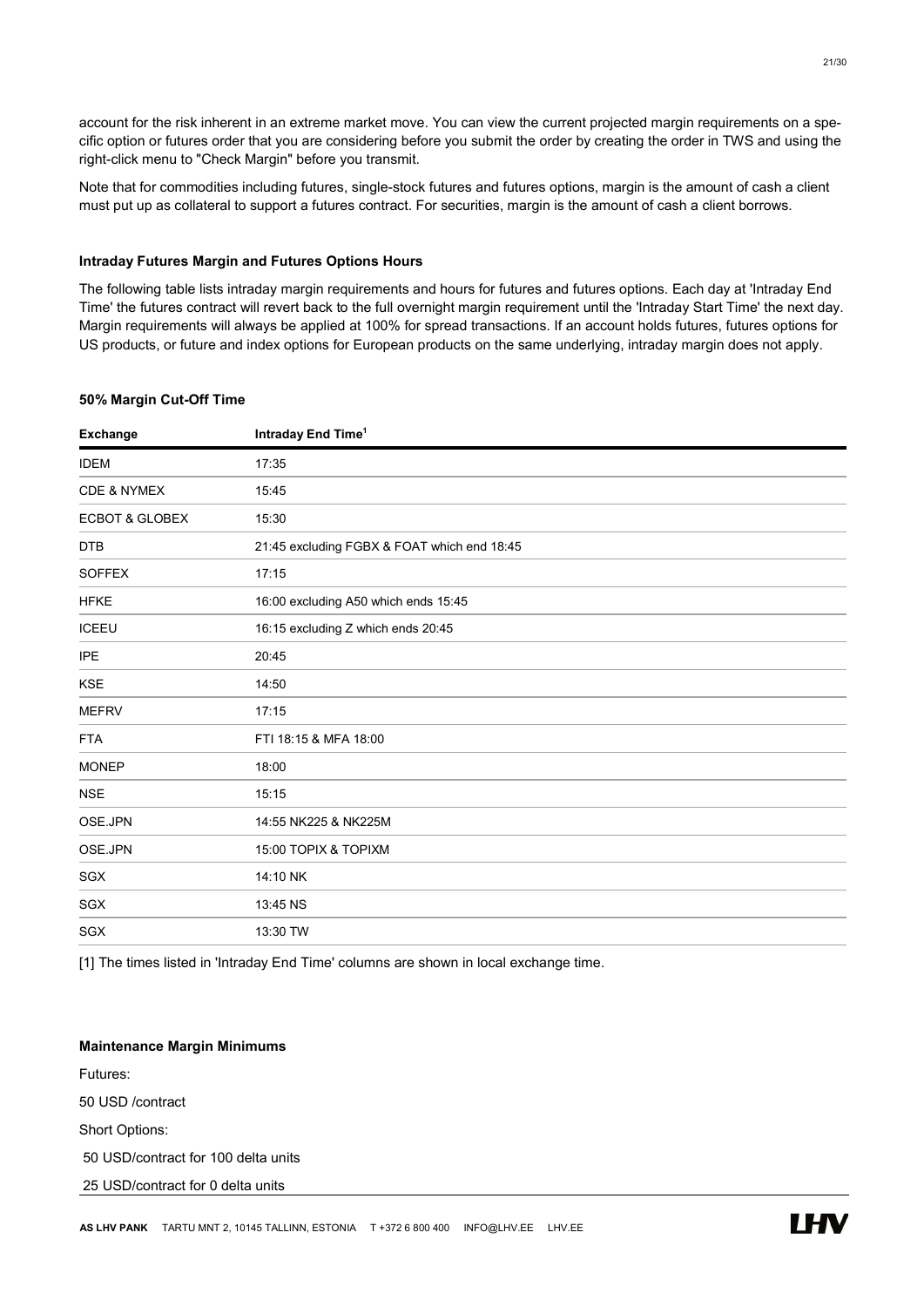Minimums for deltas between 100 and 0 will be interpolated based on the above schedule. Eurex contracts always assume a delta of 100.

# Initial Margin Minimums

125% of Maintenance Margin

# 5.1.4 US single stock futures margin requirements

| <b>Combination description</b>                                                                   | <b>Initial Margin</b>                                                                                        | <b>Maintenance Margin</b>                                                                                                                    |  |
|--------------------------------------------------------------------------------------------------|--------------------------------------------------------------------------------------------------------------|----------------------------------------------------------------------------------------------------------------------------------------------|--|
| Long or Short SSF                                                                                | 20% * SSF Market Value                                                                                       | Same as initial margin.                                                                                                                      |  |
| SSF Spread<br>Long and Short SSF with the same underlying.                                       | Maximum ((5% * long SSF market value),<br>(5% * short SSF value))                                            | Same as initial margin.                                                                                                                      |  |
| Protective SSF<br>Long SSF, short stock.                                                         | Short stock margin requirement                                                                               | 5% * Stock Market Value                                                                                                                      |  |
| <b>Covered SSF</b><br>Short SSF, long stock                                                      | Long stock margin requirement                                                                                | 5% * Stock Market Value                                                                                                                      |  |
| Protective Call or Put SSF<br>Short SSF, long call or long SSF, long put                         | 20% * SSF market value                                                                                       | Minimum ((10% * option strike price) + out<br>of the money value, (20% * SSF market<br>value))                                               |  |
| Covered Call or Put SSF<br>Long SSF and short call or short SSF and<br>short put                 | In the money amount + 20% *<br>SSF market value.<br>Proceeds from the short option are ap-<br>plied.         | Same as initial margin.                                                                                                                      |  |
| Collar SSF<br>Short call, long SSF, long put Strike (call) ><br>Strike (put)                     | In the money amount of call + 20% *<br>SSF market value.<br>Proceeds from the short option are ap-<br>plied. | Minimum (In the money amount of call +<br>((10%*Put Strike price) + out of the money<br>amount of put), (20% * call option strike<br>price)) |  |
| <b>Conversion SSF</b><br>Short call, long put, long SSF Strike (call) =<br>Strike (put)          | In the money amount of call + 20% *<br>SSF market value.<br>Proceeds from the short option are ap-<br>plied. | In the money amount of call $+$ (10%*call<br>and put strike price)                                                                           |  |
| <b>Reverse Conversion SSF</b><br>Long call, short put, short SSF Strike (call) =<br>Strike (put) | In the money amount of put + 20% *<br>SSF market value.<br>Proceeds from the short option are ap-<br>plied.  | In the money amount of put $+$ (10% $*$ call<br>and put strike price)                                                                        |  |

# 5.1.5 Forex margin requirements

All assets in each currency are combined to determine a single net asset value in that currency. Separate margin requirement calculations are used when determining the amount of funds available for withdrawal and the amount of funds available for trading. When determining the amount of funds available for withdrawal, the margin for non-base currency assets is determined by taking the margin rate from the following table times the net asset value in the currency. There is no margin for base currency assets.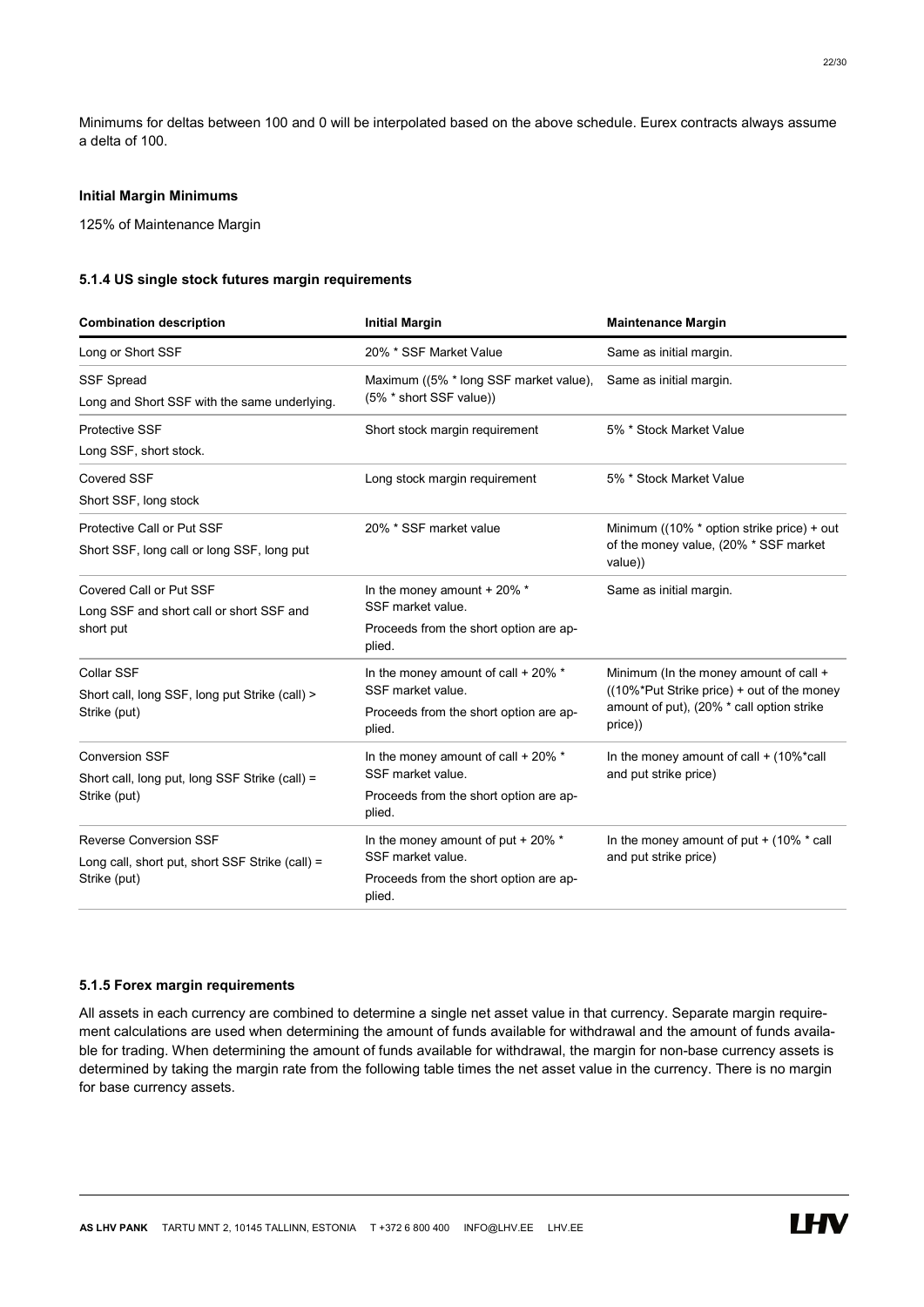The following are the margin requirements for each currency:

| <b>Currency</b>              | Leverage Rate |
|------------------------------|---------------|
| USD, CAD                     | 40:1          |
| EUR, JPY, AUD                | 33:1          |
| SEK, NOK, NZD                | 30:1          |
| CHF                          | 25:1          |
| GBP, HUF, ILS, PLN, SGD, ZAR | 20:1          |
| <b>MXN</b>                   | 16:1          |
| CZK, HKD, KRW                | 10:1          |
| <b>CNH</b>                   | 8.3:1         |
| <b>DKK</b>                   | 6.7:1         |
| <b>RUB</b>                   | 5:1           |
|                              |               |

When determining the amount of funds available for trading purposes, margin is required only on negative net liquidation values. The margin requirement is calculated as follows:

- Determine the base currency equivalent of the net liquidation values in the account.
- Determine the haircut (margin requirement) rate for each currency pair.
- Determine the largest negative currency balance
- Sort the haircut rates from smallest to highest.
- Starting with the positive net liquidation base-currency equivalent with the lowest haircut rate, calculate the margin requirement on that portion which may be used to offset the negative net liquidation valueRepeat step5 until all negative net liquidation values have been covered.

# 5.2 Margin calculations

LHV applies margin calculations to Reg T Margin accounts as follows:

- 1. At the time of a trade
- 2. In real-time throughout the trading day
- 3. At the end of the trading day
- 4. Overnight

# At the time of a trade

# Initial Minimum Equity Requirement

You are required to have a minimum of \$2,000 or USD equivalent of securities equity with loan value or commodities net liquidation value to open a new position. If you do not meet this initial requirement, you will be unable to open a new position in your Reg T Margin account.

# Time of Trade Initial Margin Calculation

Upon submission of an order, a check is made against real-time available funds. If available funds, after the order request, would be greater than or equal to zero, the order is accepted; if available funds would be negative, the order is rejected.

# Available Funds > 0

# (Available Funds = Securities Equity with Loan Value - Initial Margin Requirement)

# Time of Trade Position Leverage Check

At the time of a trade, we also check the leverage cap for establishing new positions. The leverage limitation is a house margin requirement that limits the risk associated with the close-out of large positions held on margin. We perform the following calculation to ensure that the Gross Position Value is not more than 30 times the Net Liquidation Value minus the futures options value.

# Securities Gross Position Value <= 30 \* (Net Liquidation Value - Futures Options Value)

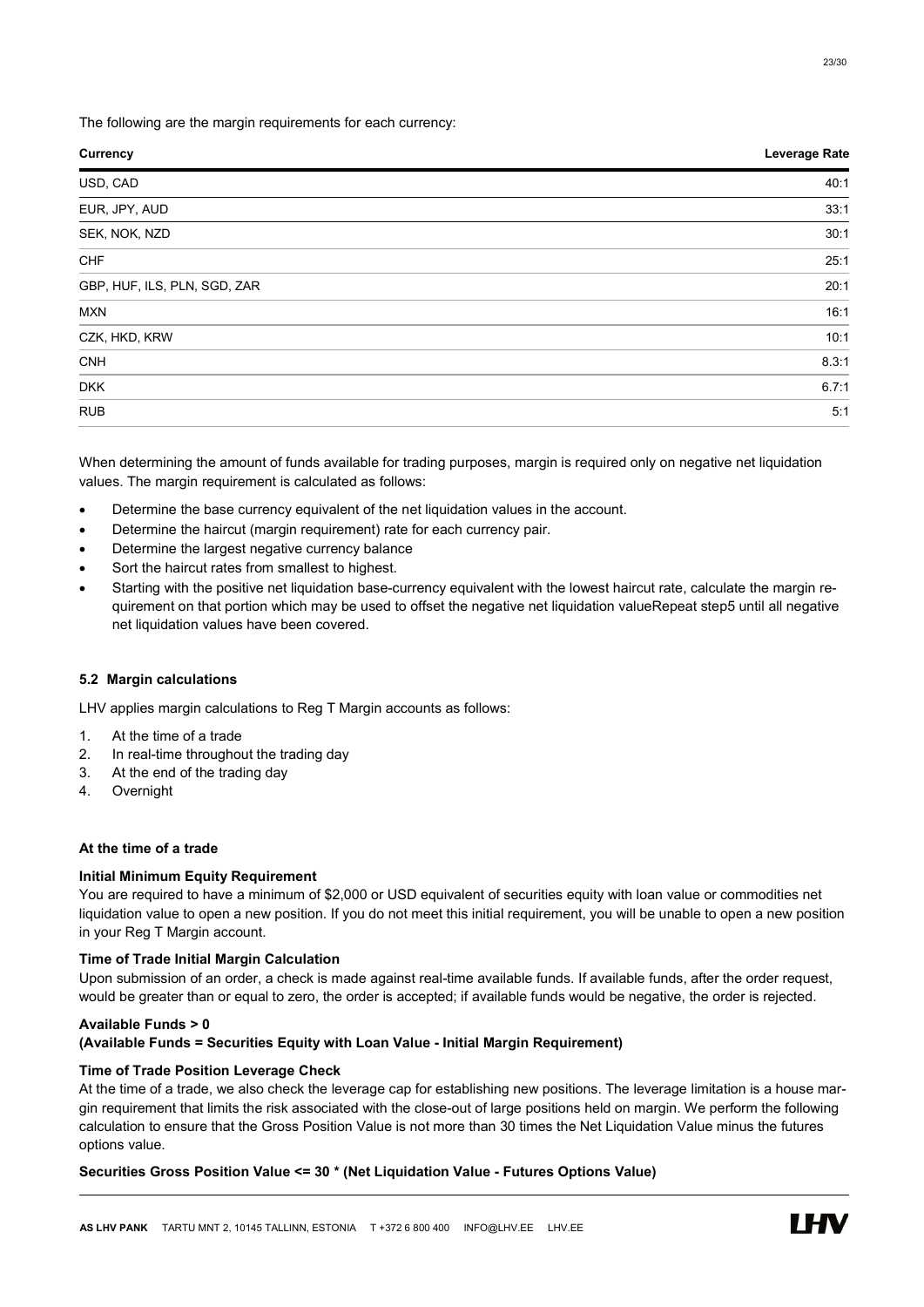If the result of this calculation is true, then you have not exceeded the leverage cap for establishing new positions. If the trade would put your account over the leverage cap (that is, the calculation is not true), then the order will not be accepted.

# Real-Time Margin Calculations

Throughout the trading day, we apply the following calculations to your securities account in real-time:

- Real-Time Maintenance Margin Calculation
- Real-Time Position Leverage Check
- Real-Time Cash Leverage Check
- Decreased Marginability Calculations
- Real-Time SMA Calculation
- Soft Edge Margining

#### Real-Time Maintenance Margin Calculation

LHV's Real-Time Maintenance Margin calculations is described below. The maintenance margin used in these calculations is LHV's maintenance margin requirement. In the calculations below, "Excess Liquidity" refers to excess maintenance margin equity.

# Excess Liquidity >= 0 (Excess Liquidity = Securities Equity with Loan Value - Maintenance Margin Requirement)

#### Real-Time Gross Position Leverage Check

There is a real-time check on overall position leverage to ensure that the Gross Position Value is not more than 50 times the Net Liquidation Value minus the futures options value. The leverage limitation is a house margin requirement that limits the risk associated with the close-out of large positions held on margin. The calculation can be expressed as:

# Securities Gross Position Value <= 50 \* (Net Liquidation Value - Futures Options Value)

If the result of this calculation is not true, positions may be liquidated to reduce the Gross Position Leverage.

#### Real-Time Cash Leverage Check

An additional leverage check on cash is made to ensure that the total FX settlement value is no more than 250 times the Net Liquidation Value as follows:

#### Total Settlement Value of All FX Trades <= 250 \* (Net Liquidation Value)

If the result of this calculation is not true, account liquidation may occur.

# Decreased Marginability Calculations

We reduce the marginability of stocks for accounts holding concentrated positions relative to the shares outstanding (SHO) of a company. For Reg T securities accounts, this algorithm increases the margin requirement for stock positions exceeding 1% of the published SHO from its default to 100% (in other words, decreases the amount of money that can be borrowed against a stock position toward zero). At 5% concentration, positions have a 100% margin requirement.

Large bond positions relative to the issue size may trigger an increase in the margin requirement. The review of bond marginability is done periodically to consider redemptions and calls, as well as other factors, which may affect the remaining liquidity of the particular bond instrument. Less liquid bonds are given less favorable margin treatment.

# Soft Edge Margining

We will automatically liquidate when an account falls below the minimum margin requirement. However, to allow a customer the ability to manage risk prior to a liquidation, we calculate Soft Edge Margin (SEM) during the trading day. From the start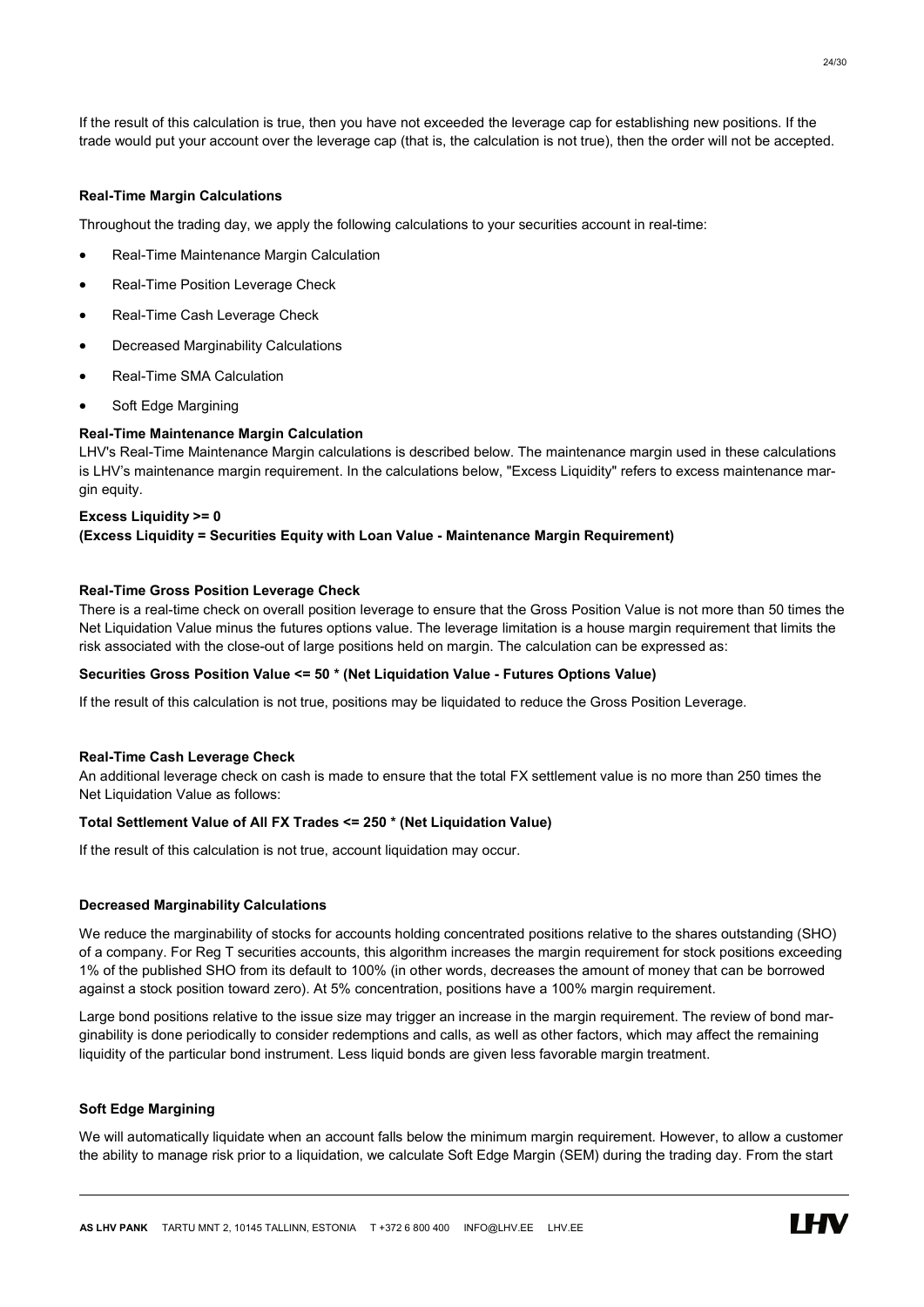of the trading day until 15 minutes before the close of the trading day, Soft Edge Margin allows for an account's margin deficit to be within a specified percentage of the account's Net Liquidation Value, currently 10%. When SEM ends, the full maintenance requirement must be met. When SEM is not applicable, the account must meet 100% of maintenance margin.

# Soft Edge Margin start time of a contract is the latest of:

- the market open, the latest open time if listed on multiple exchanges;
- or the start of liquidation hours, which are based on trading currency, asset category, exchange and product.

#### Soft Edge Margin end time of a contract is the earliest of:

- 15 minutes before market close, the earliest close time if listed on multiple exchanges;
- or 15 minutes before the end of liquidation hours;
- or the start of Reg T enforcement time.

If an account falls below the minimum maintenance margin, it will not be automatically liquidated until it falls below the Soft Edge Margin. This allows a customer's account to be in margin violation for a short period of time. Soft Edge Margin is not displayed in Trader Workstation. Once the account falls below SEM however, it is then required to meet full maintenance margin.

# Please note that we reserve the right to restrict soft edge access on any given day, and may eliminate SEM completely in times of heightened volatility.

# SMA and End of Day Calculations

# Real-Time SMA

On a real-time basis, we check the balance of a special account associated with your Reg T Margin account called the Special Memorandum Account (SMA). We calculate a running balance of your SMA throughout the trading day, then enforce Regulation T initial margin requirements at the end of the trading day. No cash withdrawal will be allowed that causes SMA to go negative on a real-time basis.

#### End of Day SMA

As described above, we calculate SMA in real time throughout the trading day, but we enforce Regulation T initial margin requirements (typically 50% for stocks or 100% for nonmarginable securities) at the end of the trading day. Whenever you have a position change on a trading day, we check the balance of your SMA at the end of the US trading day (15:50-17:20 ET), to ensure that it is greater than or equal to zero.

We use the following calculation to check your SMA balance in real time and apply Regulation T initial margin requirements to securities that can be purchased on margin. Note that this is the same SMA calculation that is used throughout the trading day. In the first calculation, "today's trades initial margin requirements" are added for SELL orders and subtracted for BUY orders, and are based on US Regulation T Initial Margin requirements.

#### SMA = ((Prior Day SMA +/- Change in Day's Cash +/- Today's Trades Initial Margin Requirements) or

# (Equity with Loan Value - Reg T Margin)) whichever is greater

If the SMA balance at the end of the trading day is negative, your account is subject to liquidation.

# SMA Rules

SMA is calculated based on the following rules:

- Cash deposits are credited to SMA.
- Cash withdrawals are debited from SMA.
- Dividends are credited to SMA.
- Universal transfers are treated the same way cash deposits and withdrawals are treated.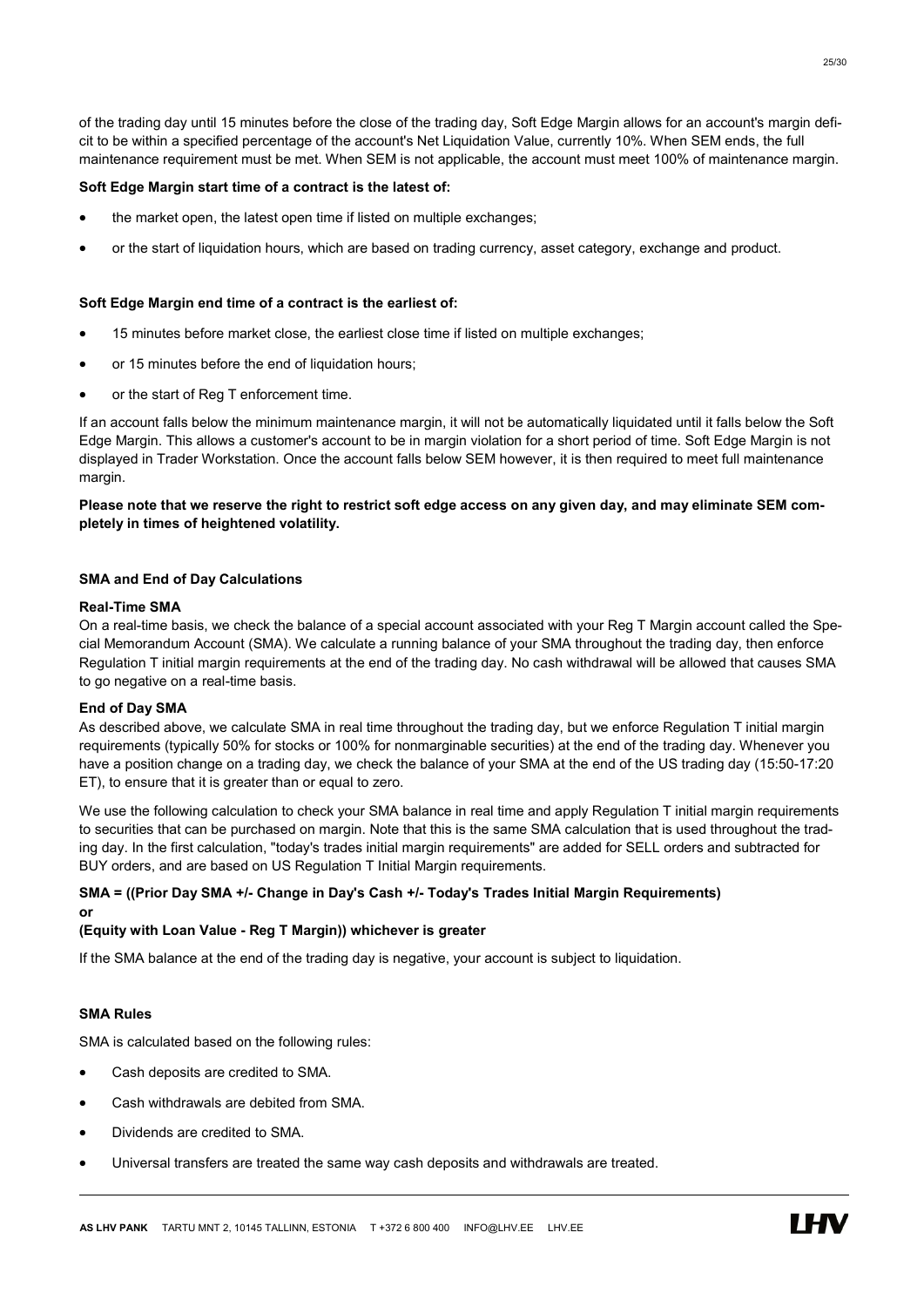- Trades are netted on a per contract per day basis.
	- o Realized P&L, i.e. day trading P&L are posted to SMA.
	- o Commission and tax are debited from SMA.
	- $\circ$  All trades (one per contract) are posted to the portfolio at the end of the trading day, if RegTMargin of the portfolio increases, the increased amount is debited from SMA, if RegTMargin of the portfolio decreases, the decreased amount is credited to SMA. The current price of the underlying, if needed, is used in this calculation.
	- o Option sales proceeds are credited to SMA.
	- o Premiums for options purchased are debited from SMA.
	- o The change to SMA resulting from trades is effectively the change in RegTEquity minus the change in RegTMargin.
- Universal transfers are treated the same way cash deposits and withdrawals are treated.
- Market appreciation: If RegTExcess of a margin account is greater than SMA at the close (normally 16:00 US/Eastern), SMA is set to equal to RegTExcess. Note that SMA balance will never decrease because of market movements. Reg-TExcess = 0 or (RegTEquity - RegTMargin), whichever is greater.
- Currency trades do not affect SMA.
- Fees, such as order cancellation fee, market data fee, etc. do not affect SMA.
- Exercises and assignments (EA) are reported to the credit manager when we receive reports from clearing houses. They will be treated as trades on that day. For example, on expiration, we receive EA notices on the weekend; these trades have Friday as trade date in the clearing system, but they will be treated as Monday's trade for SMA purposes by the credit manager. Exercise requests do not change SMA. DVP transactions are treated as trades.

# Overnight margin calculations

Stocks and futures have additional margin requirements when held overnight. Futures margin requirements are determined by each exchange and can change frequently. LHV applies overnight initial and maintenance requirements to futures as required by each exchange.

# How to Determine the Last Stock Price Before We Begin to Liquidate the Position?

Use the following series of calculations to determine the last stock price of a position before we begin to liquidate that position. Note that this calculation applies only to single stock positions.

# (Cash Borrowed / # of shares) / (1 – margin rate) = Last Price Before Liquidation

# How Much Stock Do We Liquidate?

We calculate the amount of Excess Liquidity (margin excess) in your Reg T Margin account in real time. If your Excess Liquidity balance is less than zero, we will liquidate positions in your account to bring the Excess Liquidity balance up to at least zero.

You can use the following calculation to determine how much stock equity we will liquidate in your Reg T Margin account to bring your Excess Liquidity balance back to zero. Note that this calculation applies only to stocks.

# Liquidation Amount = Excess Liquidity Deficit \* 4

# 6. Important information

# 6.1 Trade FX

You can trade domestic and foreign securities and currencies from that same account.

To trade FX from the trading window:

- Add a market data line using the traded currency symbol.
- Select the instrument type Forex, and choose the trading currency.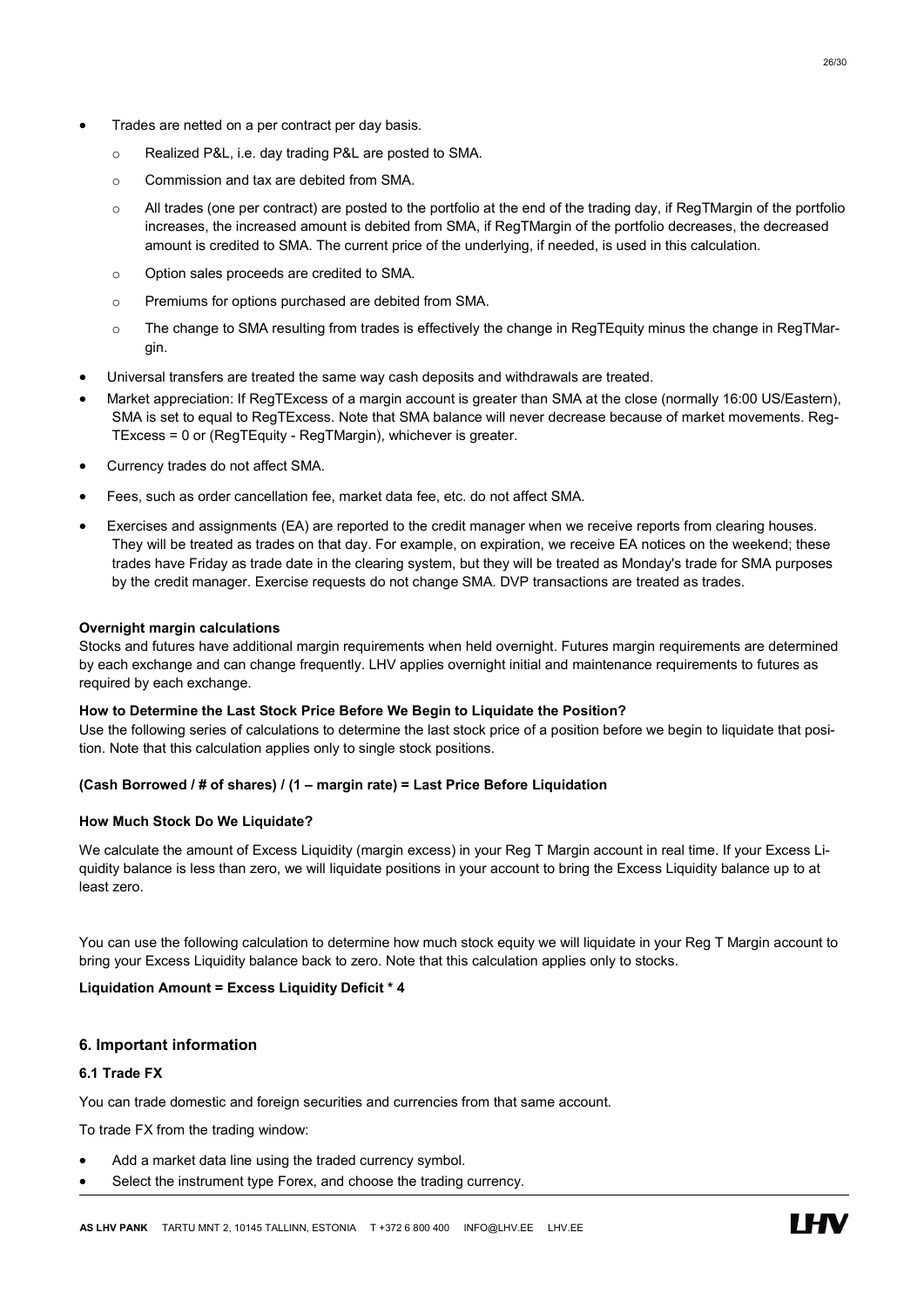# Example

If you want to buy/sell a specific amount of GBP, set up the market data line by entering the symbol GBP (as the transaction currency) and selecting Forex as the instrument type. In the Contract Selection box, choose USD as the Currency (settlement currency) from the list in the right pane. You will then receive the quote GBP.USD, with the Bid: 1.6433 Ask: 1.6434. This means that GBP 1 = USD 1.64XX

To buy GBP 10,000, click on the ask and enter 10,000 as the quantity of GBP that you wish to buy. You will pay \$1.6434 for each GBP. Thus, you will pay \$16,434.

To sell GBP 10,000, click on the bid and enter 10,000 as the quantity of GBP that you wish to sell. You will receive \$1.6433 for each GBP. Thus, you will receive \$16,433.

# 6.2 Corporate actions

From the investor viewpoint, "a corporate action occurs when changes are made to the capital structure or financial position of an issuer of a security that affect any of the securities it has issued," as defined by the Depository Trust & Clearing Corporation, 2003.

The owner of the security either voluntarily or involuntarily participates in the reoorganization of a company. Among the most common corporate events are stock splits, reverse splits, mergers, rights offerings, name change, and spin-offs. Due to the effect on share prices and cost basis, each event results in different implications and rules for cost basis adjustments.

If a corporate action on a security results in an exchange or distribution of shares good til cancel order will be automatically cancelled.

The sale of the subscription rights can be entered from LHV Trader's system, in case of any issues please contact the customer support. Voluntary corporate events should be reported to customer support; the last chance to participate in a voluntary corporate event is reporting it by e-mail the 2 days before the end of the event, noting the symbol and amount of and the activity with the security (subscription, resale, conversion).

# 6.3 Closing an account

Complete the following steps to close your account at LHV:

# Liquidate or Transfer Positions

Accounts with positions cannot be closed. You must either liquidate, or transfer all positions to another account. Please contact LHV for transfer instructions.

# Convert Foreign Currencies

Closing withdrawals may be made in several currencies. You can also convert any foreign currency you may hold back to your account's base currency.

#### Close Account

Send request to LHV to close Your Trader account: info@lhy.ee Your account will be closed at same month if you send closing request before 15-th date, if after, account will be closed in the middle of the next month after monthly fees are witheld. After that time, your account will be closed permanently.

If all funds are withdrawn from the LHV Trader account, the information fee will continue to be debited from the account. The account will be closed 30 days after all funds are withdrawn from the account.

# 6.4 Request a trade cancellation

You can bust a trade contacting LHV by telephone. In order a trade to be cancelled it has to correspond with certain criteria and cancellation can also include additional charges. Trade cancellation requests are handled on a best efforts basis only. LHV cannot guarantee your request will be processed within the exchange mandated time limits or will be otherwise accepted by the exchange. After you inform us of problem or erroneous trades, we will report these trades to the appropriate exchange on a best efforts basis. Please note that this is a time-sensitive process. Most exchanges have very short time periods (as little as 8 minutes), during which they will accept a request for cancellation. In addition to uncertainties in response speed, trade cancellation requests initiated by telephone are prone to delays identifying the correct account and transactions.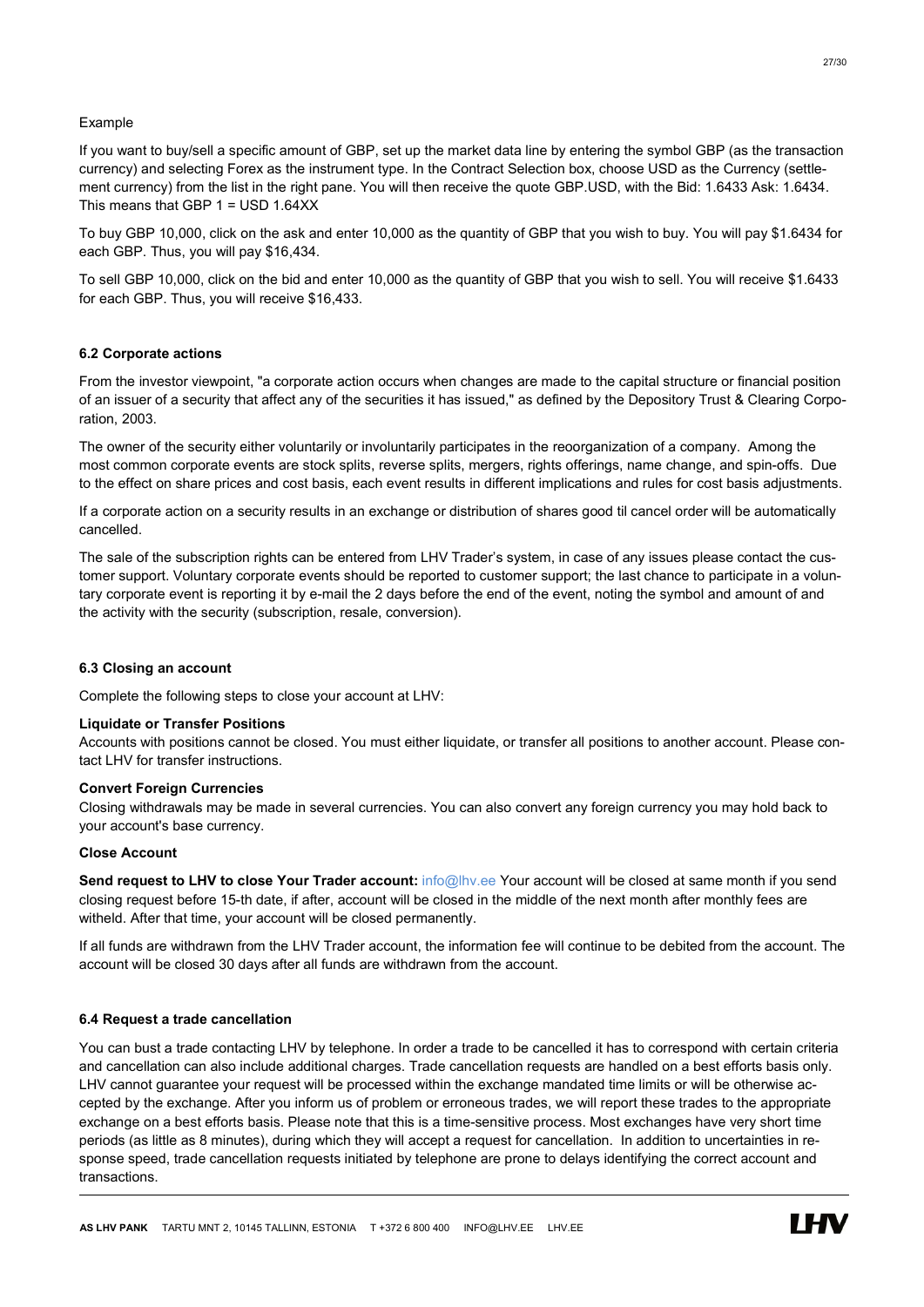Guidelines for erroneous Trades vary by market. LHV advises customers to familiarize with criteria used on specific exchanges. General criteria:

Shares under \$25: Outside regular trading hours - < 20% of the market price Regular trading hours - < 10% of the market price Shares from \$25.01 to-\$50: Outside regular trading hours - < 10% of the market price Regular trading hours - < 5% of the market price Shares over \$50 Outside regular trading hours - < 6% of the market price Regular trading hours - < 3% of the market price

The order of the party who conducted a more favorable transaction (purchased for a low price or sold at a high price) is cancelled without notification of the client.

Exchanges and market centers often impose a fee for trade cancellation requests in addition to fees charged by LHV. Customers are also encouraged to familiarize themselves with all fees associated with cancellation requests prior to initiating a request.

# 6.5 Exposure fee for high risk accounts

LHV imposes a daily "Exposure Fee" on a small minority of customer accounts that have a very high worst-case loss risk exposure. This is to protect LHV and its customers from those accounts that have very risky positions that currently satisfy exchange margin requirements, but nonetheless could suffer excessive losses in the event of a significant market move (for example, accounts with high exposure to short option positions).

Exposure Fees only apply to a small minority of customer accounts with unusually risky positions. Most accounts are not subject to the fees. The fee is not a higher margin requirement. It is a fee to be deducted from affected accounts to compensate LHV for the risk in servicing such accounts. Please note that the exposure fee is not insurance against losses in your account and you will remain liable to LHV for any debt or deficit in your account even if you have paid exposure fees.

Each day, as part of its risk management policy, LHV simulates profit-loss scenarios for client portfolios based on hypothetical market movements of certain magnitudes ("Exposure Analysis"). The scenarios examined may exceed the parameters used by various exchanges for determination of minimum margin requirements.

As part of this daily process, LHV will calculate an Exposure Fee to be charged to high-risk accounts based on the potential exposure the account represents to LHV in the event of a major loss. Under the Exposure Analysis conducted by LHV, if an account would lose so much value that its equity would be eliminated and it would then additionally have an unsecured debt to LHV (i.e., negative equity), this would represent an Exposure to the firm (since LHV is legally obligated to guarantee its customers' performance to the clearinghouse even if the customer has no remaining equity).

The Exposure Fee will be calculated for all calendar days and charged to the account at the end of the following trading day. Please note the following:

LHV will calculate the Exposure Fee in its own discretion and using its own proprietary algorithms (which are subject to change without notice) to determine the exposure that an account poses to the firm.

The Exposure Fee may change each day based on market movements, changes in the account's portfolio, or changes in the formulas and algorithms LHV utilizes to determine the riskiness of the account.

The Exposure Fee will be deducted from affected accounts on a daily basis. You should keep excess capital in your account to cover the fee if your account will be affected. If deduction of the fee causes a margin deficiency, the account will be subject to liquidation of positions as specified in the LHV Customer Agreement.

The Exposure Fee is judged separately account by account. If you have multiple accounts with offsetting risk exposures, you might combine them in order to reduce or avoid the Exposure Fee.

If you wish to avoid being charged an Exposure Fee, please consider the following: